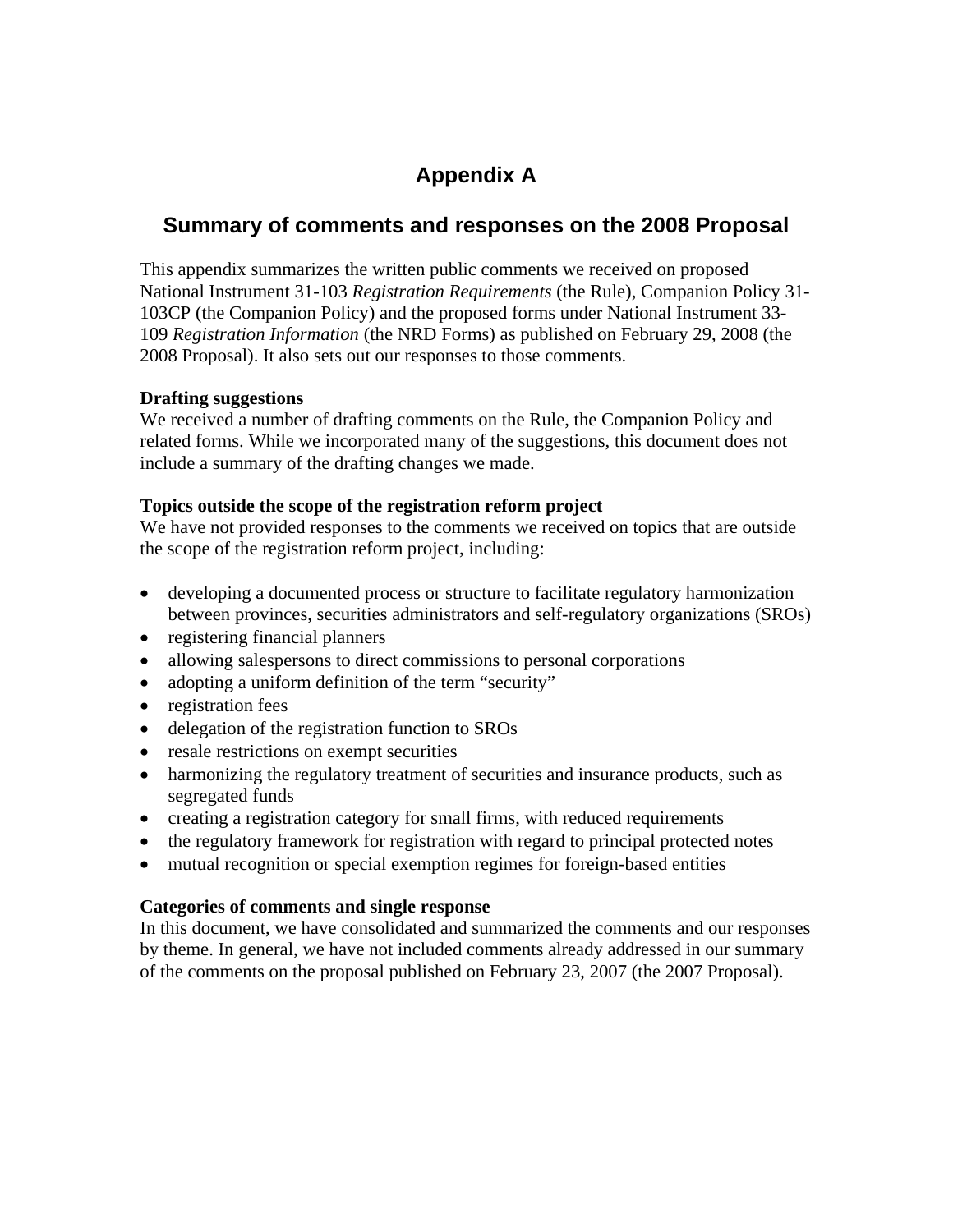# **Responses to comments received on the Rule**

### **General comments**

### *Harmonization issues*

All jurisdictions are adopting the Rule, which harmonizes the registration requirements. However, several commenters expressed concern about a fractured regulatory environment for registration across Canada, including:

- the business trigger for dealer registration
- the regulation of trading in exempt securities
- the proposed amendments to the *Securities Act* (Ontario)
- the treatment of federally regulated financial institutions

### *Business trigger for dealer registration*

The jurisdictions have consulted each other on any legislative amendments needed to support the Rule to ensure that it operates the same way in all jurisdictions. The CSA believes that functional harmonization has been reached since anyone who is in the business of trading in securities must register. However, members of the CSA have used different techniques to implement the business trigger for dealer registration, which do not result in any difference in the trigger itself:

- Most jurisdictions are implementing the business trigger for registration by way of legislative amendments. The legislation in those jurisdictions will require a person or company who is in the business of trading in securities to register as a dealer.
- Manitoba, British Columbia and New Brunswick are exempting from registration anyone who is not in the business of trading in securities.
- In Alberta, the legislation will require a person or company that is in the business of dealing in securities to register as a dealer. However, the Alberta Securities Commission (ASC) will implement, concurrently with the Rule, ASC Rule 31-504 *Dealer Registration Requirement - Scope of Application* to specify the scope of application of the dealer registration requirement in the *Securities Act* (Alberta) and to harmonize the registration requirement with the other jurisdictions.

#### *Regulation of trading in exempt securities*

The requirements applicable to registered exempt market dealers (EMDs) are the same in all jurisdictions. However, Alberta, British Columbia, Manitoba, Nunavut, Northwest Territories and Yukon (Northwestern Jurisdictions) are providing an exemption from EMD registration that imposes a targeted obligations regime on a person or company who is in the business of trading in the exempt market and is not otherwise registered with any securities regulatory authority.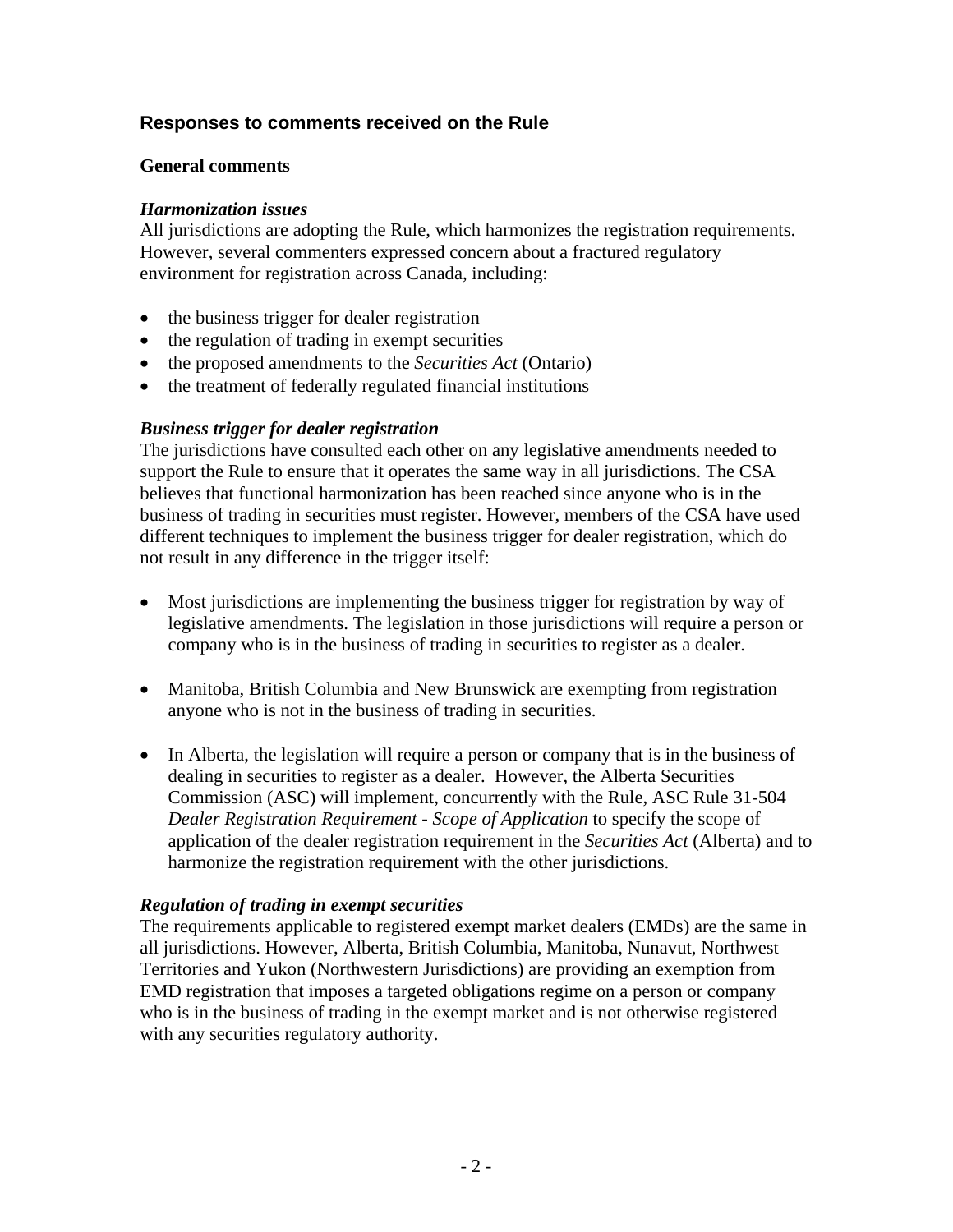A more detailed discussion of this exemption is set out in Appendix D of this Notice. The text of the order setting out the terms and conditions of this exemption is available in a separate notice on the following websites:

www.albertasecurities.com www.bcsc.bc.ca

Saskatchewan is considering whether it will adopt this exemption and will release a separate notice when it has made its decision.

### *Securities Act (Ontario)*

Commenters expressed concern that moving some of the provisions in the Rule to the *Securities Act* (Ontario) will detract from the harmonization of the Canadian securities regulatory regime. The Ontario government has decided to insert a number of provisions from the Rule into the *Securities Act* (Ontario). As a result, certain provisions of the Rule are stated not to apply in Ontario and explanatory notes have been inserted in the Rule. However, the provisions that will be adopted in the *Securities Act* (Ontario) are not materially different from those that appear in the Rule.

# *Federally regulated financial institutions*

It has been suggested that a federally regulated financial institution should be exempted from dealer, adviser, and investment fund manager registration. The securities-related activities of federally regulated financial institutions are not separately addressed in the Rule. The CSA is maintaining the status quo on the requirements applicable to these institutions.

### *Definition of "permitted client"*

We received several comments on the proposed definition of "permitted client." The commenters asked us to expand the definition of "permitted clients" by including certain entities. We also received comments on the monetary thresholds for shareholders' equity of corporations and for financial assets of individuals.

We agree with the commenters on some but not all of their comments and have amended the definition of "permitted client" to include:

- investment funds that are managed by a person or company registered as an investment fund manager under the securities legislation of a jurisdiction of Canada
- wholly-owned subsidiary companies of Canadian pension plans
- corporations having net assets of least \$25 million (from \$100 million of shareholders' equity in the 2008 Proposal)
- non-incorporated companies, partnerships and trusts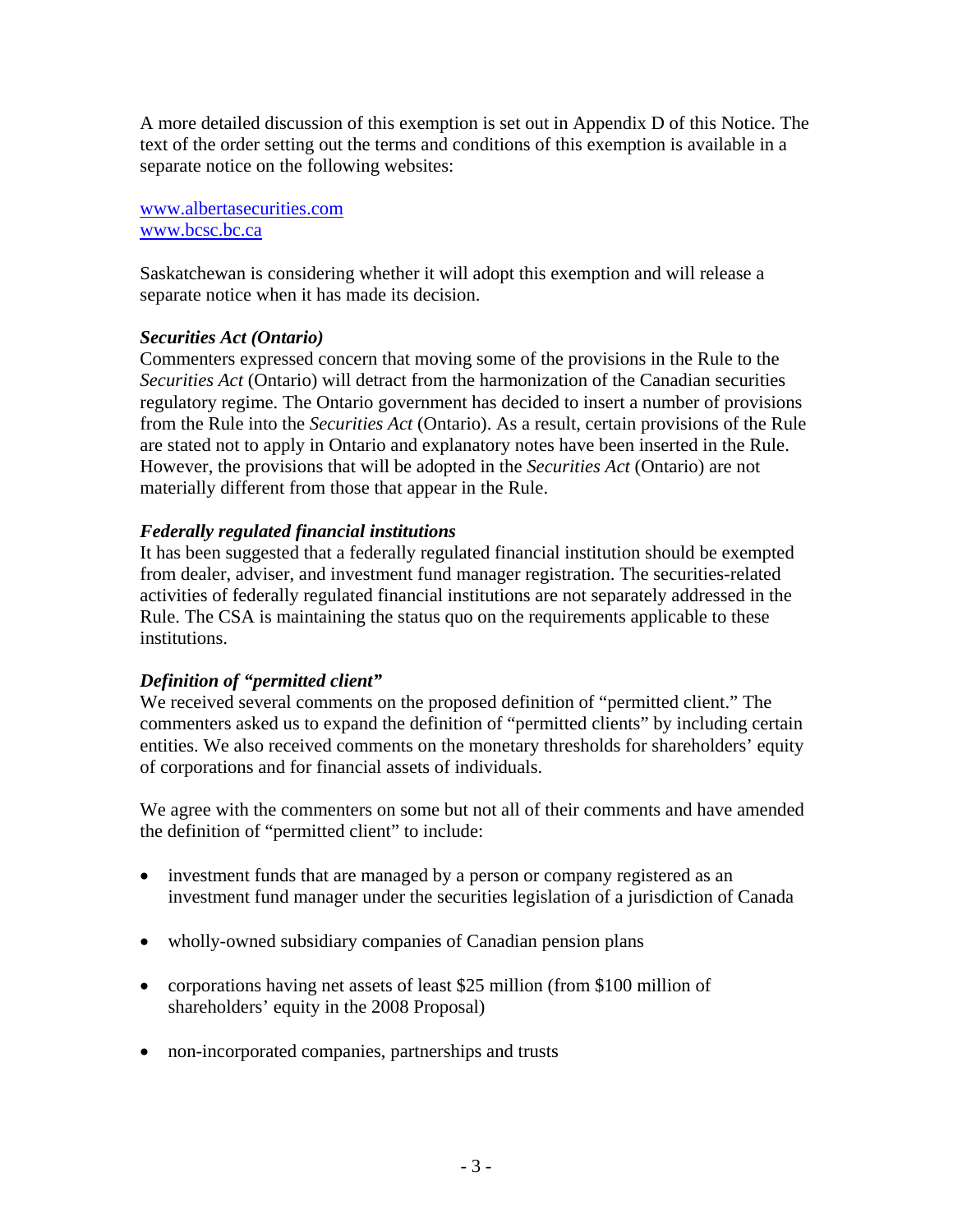Further, we have designated as permitted clients other types of vehicles that other permitted clients may use for their investing, as long as no non-permitted client also uses that vehicle for investing.

We believe that registered charities that do not have an "eligibility adviser", family trusts and individuals with less than \$5 million in financial assets should have the benefit of a suitability determination. They have therefore not been included in the "permitted clients" definition.

We have also made selected conforming changes to elements of the definition of "permitted client" that derive from the definition of "accredited investor" in NI 45-106 *Prospectus and Registration Exemptions.* 

# **Categories of registration - firms**

### *Investment fund manager*

We were asked to provide clarification on some of the circumstances in which registration in the investment fund manager (IFM) category is required:

- Registered portfolio managers using their own pooled funds (which we now refer to as *non-prospectus qualified investment funds*) as portfolio management tools are required to register in the IFM category since the regulatory concerns relevant to IFM registration apply to these activities. Portfolio managers are therefore not exempt from IFM registration. However, we have eliminated the cumulative capital requirement if the firm is registered as both a portfolio manager and IFM.
- A general partner of a limited partnership investment vehicle acting in the capacity of investment fund manager of a pooled investment vehicle may be required to register in the IFM category, but only if the pooled investment vehicle is organized and invests in a manner that falls within the definition of investment fund in securities legislation. We have added in the Companion Policy discussion of IFMs of limited partnerships.
- We have provided a temporary two-year exemption in the Rule for IFMs whose head office is located outside Canada. See the Notice for a discussion of the CSA's ongoing policy development for foreign IFMs.
- For IFMs with a head office in Canada, we have provided a temporary two-year exemption in the Rule from registering in other Canadian jurisdictions as long as they are registered in the jurisdiction where their head office is located.
- We have provided a specific exemption from IFM registration for capital accumulation plans in the Rule. It will be available to the extent the plan is only required to be registered as an IFM because the investment fund is an investment option in a capital accumulation plan. The CSA is reviewing its policy approach with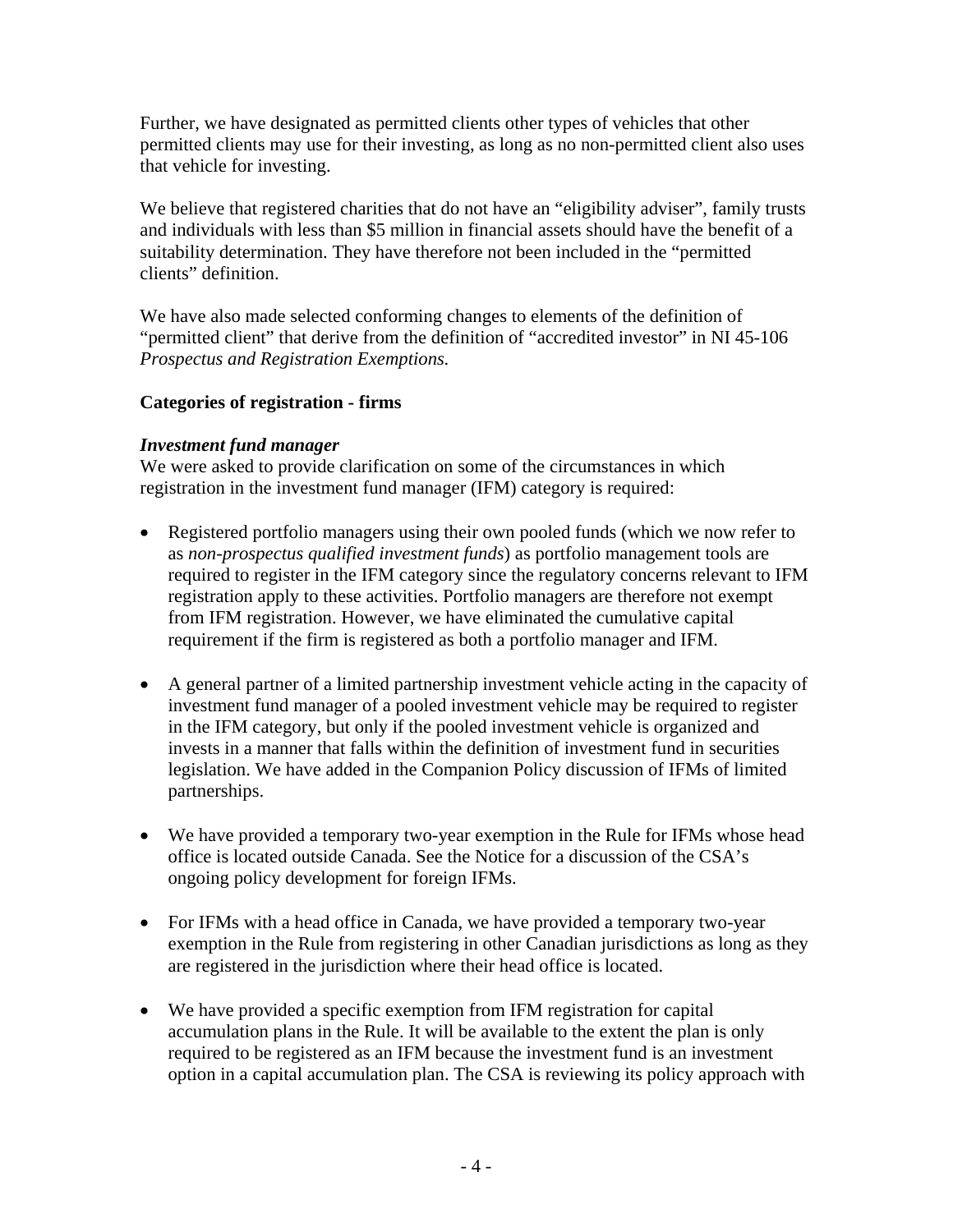regard to IFM registration for capital accumulation plans. The CSA may therefore amend or revoke this exemption.

### *Exempt market dealer*

### *KYC and suitability requirements*

We received several comment letters stating that EMDs should be exempt from the know your client (KYC) and suitability requirements, and that clients should be permitted to waive KYC and suitability.

The CSA believes that KYC and suitability are fundamental requirements of the registration regime. However, the extent of KYC information that will be sufficient for a registrant to determine suitability will depend on the circumstances of the client, the transaction, the client's relationship with the registrant and the registrant's business model. We have amended the Companion Policy to include more detailed guidance on this issue.

Permitted clients can waive suitability determinations where the registrant is not providing discretionary portfolio management.

We received numerous letters from individuals indicating that investors purchasing under the offering memorandum exemption would resist providing EMDs with information that is necessary to assess suitability. The commenters perceived this as an invasion of privacy. As noted above, an exemption from the EMD registration requirement is available on certain terms and conditions in the Northwestern Jurisdictions.

#### *Proprietary pooled funds and location of client assets*

One commenter expressed the view that fund issuers who are not portfolio managers that sell their own proprietary pooled funds pursuant to a prospectus exemption should not have to register as an EMD, provided that client assets are held by an independent custodian. Our view is that the location of client assets is not a valid policy rationale for requiring or not requiring registration.

### *Foreign EMDs*

One commenter expressed the opinion that foreign EMDs that are subject to regulation in their home jurisdiction should be exempt from the capital, insurance, chief compliance officer (CCO), ultimate designated person (UDP), relationship disclosure, suitability, margin, and borrowed money disclosure provisions in the Rule, and that the CSA should not impose "redundant" requirements on exempt market firms that are registered in foreign jurisdictions. The commenter also stated that the CSA should consider a mutual recognition system for these firms.

We believe that the location of the EMD is not in itself a valid policy rationale for requiring or not requiring registration. A mutual recognition system is beyond the scope of this project.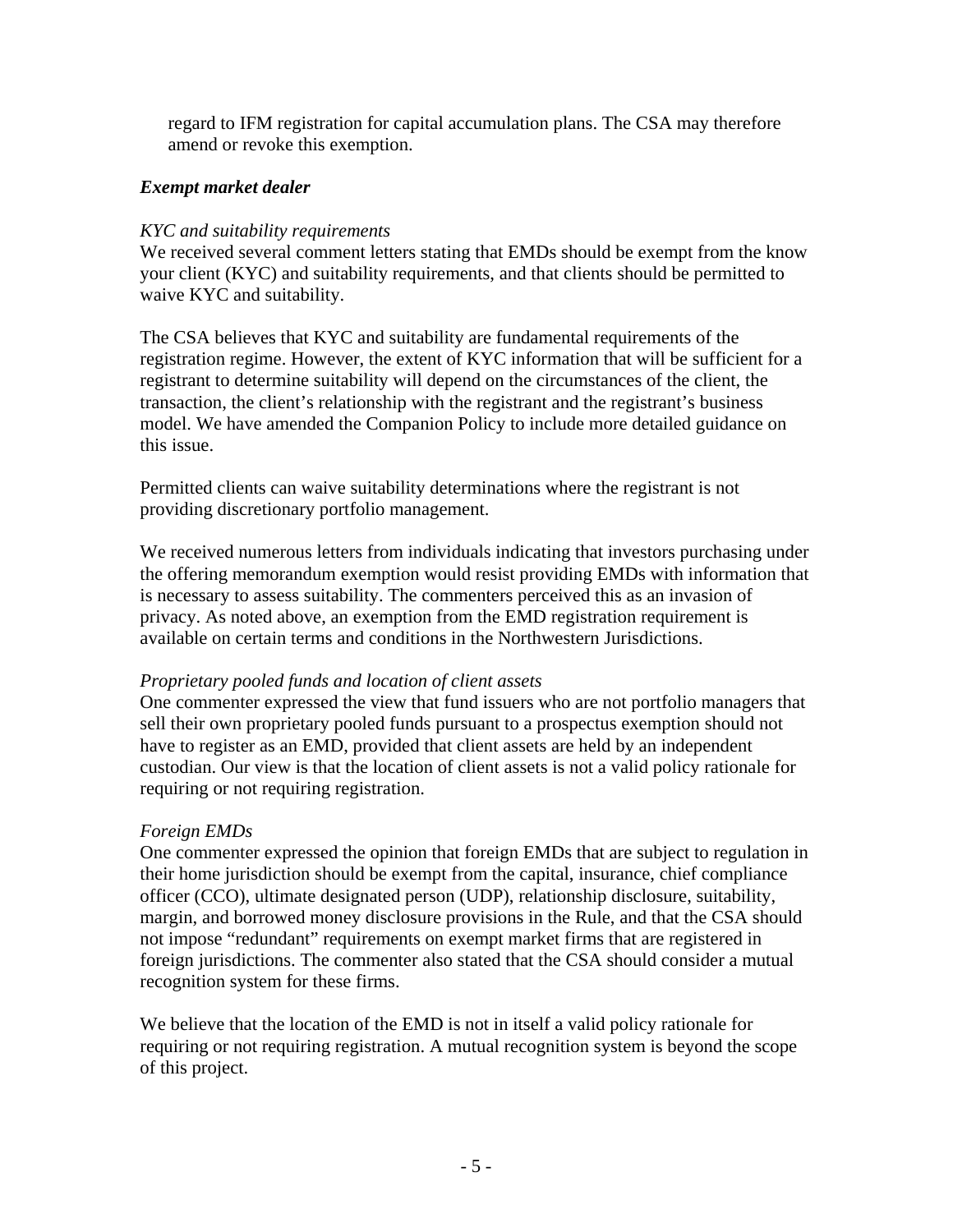### *Sale of mutual fund securities*

We received comments that EMDs should not be permitted to sell prospectus qualified mutual funds without mutual fund dealer registration. The EMD category contemplates sales of a wide range of securities to qualified purchasers and we can see no investor protection reason why this should not include sales of prospectus qualified mutual funds. We will nonetheless monitor the situation in case regulatory concerns arise.

#### *Mutual fund dealer*

We received comments to the effect that the CSA should permit mutual fund dealers that are members of the Mutual Fund Dealers Association of Canada (MFDA) to sell exempt securities, including non-prospectus qualified mutual funds, without requiring registration as an EMD.

The definition of mutual fund does include prospectus-exempt mutual funds and as such, mutual fund dealers are already permitted to trade in these pooled funds without the requirement to register as an EMD. There are also certain exempt securities that do not trigger the dealer registration requirement (e.g., specified debt) and can therefore be sold by mutual fund dealers that are not also registered as EMDs.

Some commenters suggested that mutual fund dealers should be permitted to sell exchange traded funds (ETFs) that do not fit within the definition of "mutual fund". We disagree. Such ETFs are fundamentally different from conventional mutual funds. There are specific market regulation issues pertaining to ETFs that are distinct from those pertaining to retail mutual fund distribution activity.

#### *Advisers and investment funds*

Some CSA members previously took the view that advice to an investment fund "flows through" to the investors in the fund. The effect of this interpretation was that the adviser to a fund must register, or be exempted, in that jurisdiction, if any units of the fund are sold there. This applies even if the adviser is located outside the jurisdiction and the fund is established outside the jurisdiction. We have not continued with this interpretation.

Under the Rule, the adviser to a fund that is constituted in a jurisdiction must be a registered portfolio manager in that jurisdiction, regardless of where the fund's investors are located. This is because the fund is the client receiving the advice, so advice is given in the jurisdiction where the advice is received and where the adviser is located.

If the fund is established outside a jurisdiction where units are sold and the adviser is also located outside the jurisdiction, the advice to the fund is not given in the jurisdiction. In this case, the adviser does not have to register in that jurisdiction.

#### **Categories of registration - individuals**

#### *Ultimate designated person*

We received comments that role of UDP is overly broad as stated in the Rule and Companion Policy, and should be made consistent with IIROC Rule 38, which provides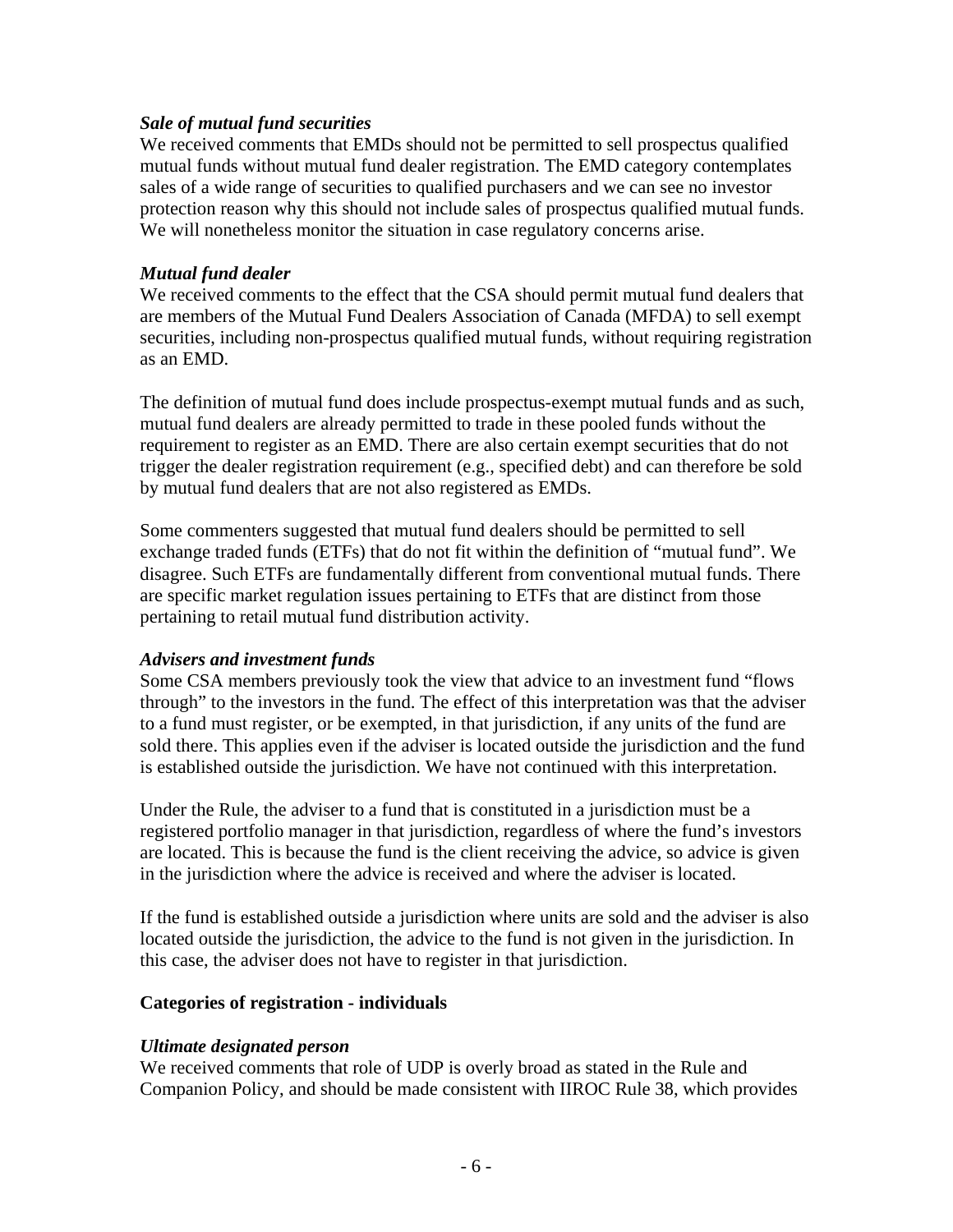that that the UDP is responsible for the conduct of the firm and the supervision of its employees. Further, it was suggested that the definition of UDP should be expanded to allow firms to designate this function to any of the senior officers permitted under IIROC By-law 1 (CEO, President, COO, CFO, or such other officer that has been approved by IIROC).

We have not changed the definition of UDP or the description of the role of the UDP. We remain convinced that the importance of the registered firm's compliance system and the UDP's role within it is such that only the most senior officer is appropriate to fill that role. We have clarified the UDP-CCO distinction in the Companion Policy discussion. IIROC Rule 38 will be amended to conform to the Rule.

Another commenter suggested that the firm should have the ability to designate more than one UDP. We disagree. The status and the role of the UDP preclude that position being filled by more than one individual.

# *Chief compliance officer*

We received comments stating that certain circumstances could warrant the designation of several CCOs, such as for large registrants that have registerable activities carried out through various operating divisions. We will consider applications for exemptions on a case-by-case basis for these types of arrangements, but we have not changed the Rule. These arrangements may be appropriate only in limited circumstances.

### *Associate advising representative*

We disagree with the comment stating that advisers should not be required to notify the regulator when the adviser designates an associate advising representative. The regulators need to be in a position to determine that the conditions that apply to the activities of the associate advising representative are met. An adviser must always pre-approve the advice given by an associate advising representative. The form of the pre-approval will depend on the circumstances, such as the associate advising representative's level of experience.

### **Exceptions for members of self regulatory organizations (SROs)**

In response to comments requesting that the Rule comprise a broader list of requirements that would not apply to SRO members, we have made changes to include in the exemption the subordination agreement notice requirement, global financial institution bonds and the detailed requirements of relationship disclosure information.

However, we have not included an exemption from the following requirements:

- complaint handling and referral arrangements because there is substantial ongoing harmonization of the SRO Rules and the Rule
- the conflicts of interest provisions because these are outcome-based requirements that apply to registrants in all categories, whether or not they are SRO members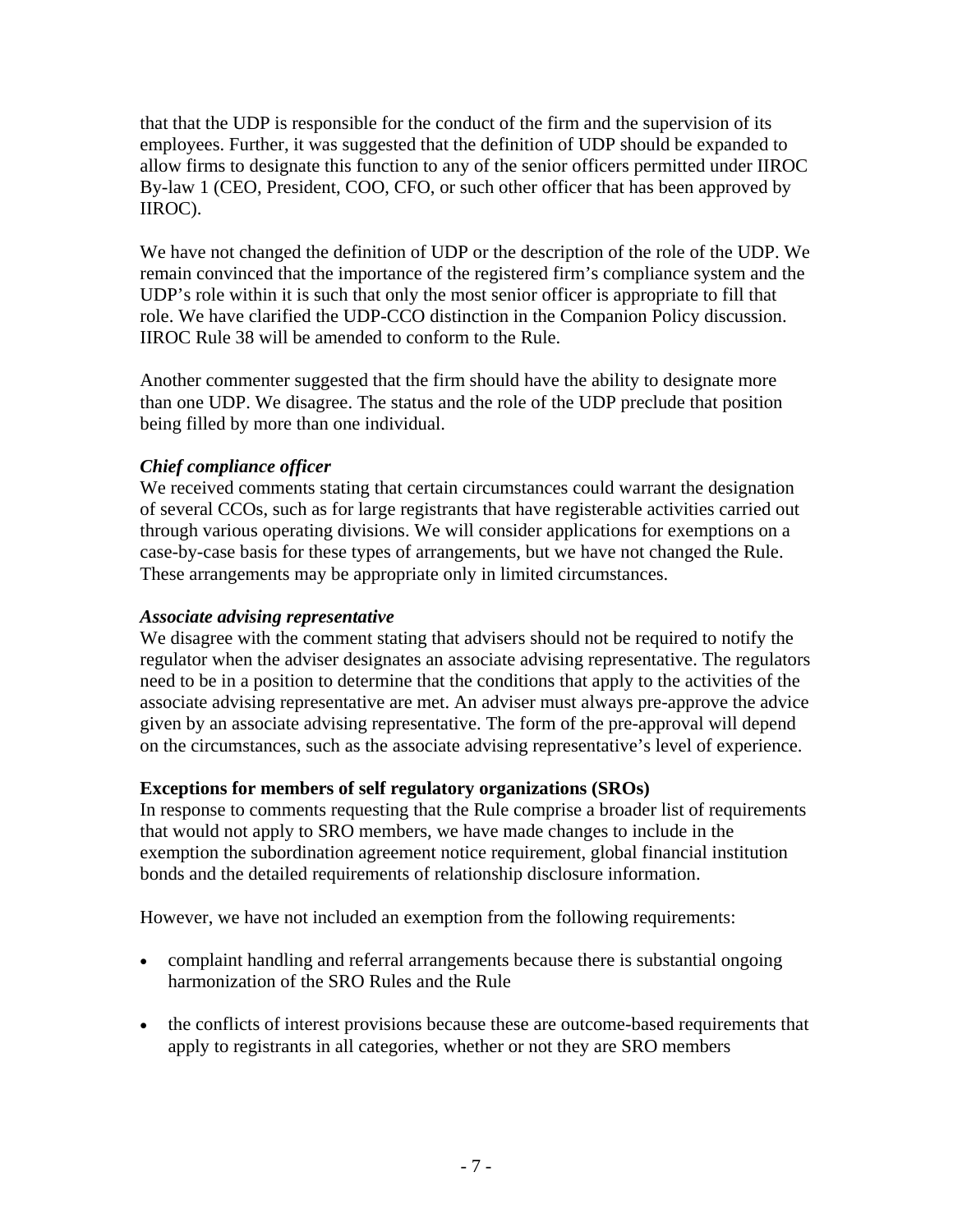• the requirements relating to statements of account and portfolio because these set out the frequency of statement delivery and apply to registrants in all categories, including SRO members

We have deleted the reference to the dispute resolution service (sub-paragraph (p) of section 3.3(1) of the 2008 Proposal) since this was only intended as a technical exception for Québec registrants.

### **Solvency and financial reporting requirements**

### *General comments on calculation of excess working capital*

### *Where assets are held*

We received a comment that where a third-party custodian holds client assets, there should be no working capital or insurance requirements. We disagree. Where the client assets are held, whether or not at a third-party custodian, is not a sufficient policy rationale for exempting a firm from the capital or insurance requirement. The solvency requirements are designed not only to protect client assets, but also to ensure a firm has the financial capacity to meet its day-to-day operations.

### *Margin rules and market risk*

One commenter believed that using the margin rules of the Investment Industry Regulatory Organization of Canada (IIROC) does not necessarily provide an accurate assessment of market risk and that the proposed 50% margin rate for mutual funds is too high in respect of mutual funds that only invest in bonds.

We disagree. The calculation of market risk is based on the nature of the underlying security using the margin rates that are common to the investment industry today. We have updated the margin rates in schedule 1 to Form 31-103F1 *Calculation of excess working capital*.

A commenter stated that registrants that prepare financial statements in accordance with GAAP should not have to calculate market risk (line 9) in accordance with the principles set out in Schedule 1. We disagree. Market risk is designed to capture any adverse movement in securities prices, and the fact that a financial statement is prepared in accordance with Canadian GAAP may not necessarily reflect market risk.

#### *Long-term related party debt*

We received a suggestion that registrants should not have to add back 100% of long-term debt owed to a related party (line 5) of Form 31-103F1 if the related party debt is not due in the next 12 months. We disagree. The calculation of excess working capital is done on a conservative basis.

Long-term related party debt is treated as a current liability because it is easier for a related party to change the terms of repayment if the registrant is experiencing financial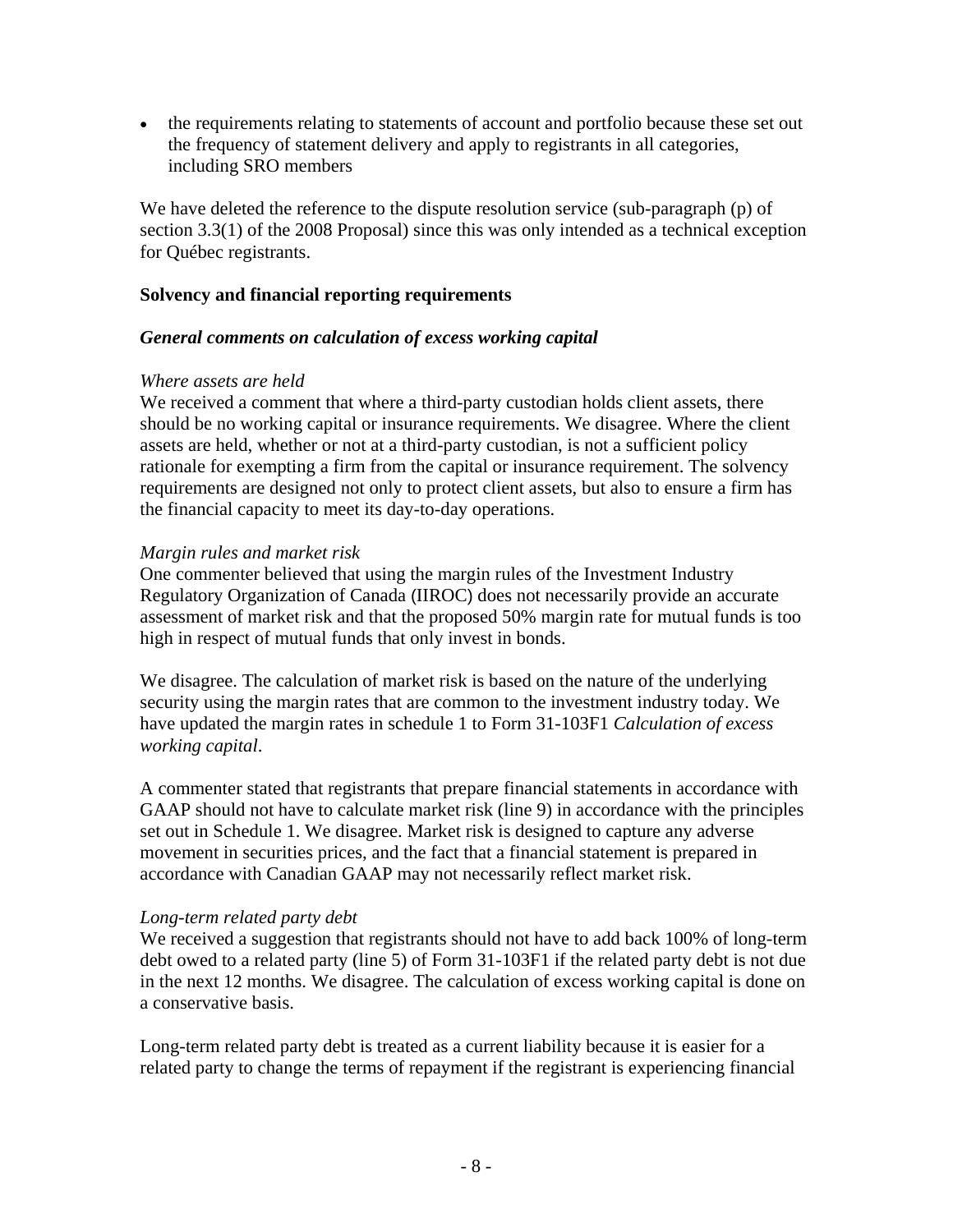difficulty. If a registrant executes a subordination agreement, the treatment of the related party debt changes.

### *Guarantees*

A commenter expressed the view that where a registrant guarantees the debt of an affiliated registrant, the calculation should not include both the debt for one registrant and the guarantee of that debt by the other registrant. Our response is that the calculation of excess working capital is done on a conservative basis. This is a conservative adjustment in the capital formula, as a registrant may be called at any time to make a payment related to a guarantee.

The capital formula does not differentiate between short-term or long-term guarantees. If the amount of the guarantee has been included in the balance sheet as a current liability, it does not need to be included again on line 11 of Form 31-103F1.

We have simplified the form of the subordination agreement in Appendix B to the Rule.

# *Application of solvency and financial reporting requirements to IFMs*

### *NAV corrections and adjustments*

It was suggested that a materiality threshold should be in place for net asset value (NAV) corrections and adjustments, which is currently 50 basis points or \$50. Otherwise, the reporting could become an administrative burden and the costs of reporting may be onerous.

Our response is that a firm is required to have policies and procedures in place to cover all the major functional areas of its business. This includes dealing with NAV adjustments, should they occur.

A firm may use the IFIC Bulletin 22 – *Correcting Portfolio NAV Errors* or establish a more stringent policy which would include a materiality threshold.

One commenter considered the requirement to report NAV adjustments on a quarterly basis to be unnecessary and unduly onerous. We disagree and have added additional guidance in the Companion policy on how to comply with the NAV reporting requirements.

### *Capital requirement for IFMs*

A commenter suggested that IFMs, particularly those in investment fund complexes with various fund families, should be permitted to either take on additional insurance to satisfy regulatory concerns or use a graduated capital requirement based on the amount of assets invested. Alternatively, the CSA should require IFMs to hold a minimum \$500,000 investment in their funds until they reach a threshold of assets under management.

Our response is that it is a basic requirement in Canada and in similar jurisdictions that registrants should be able to demonstrate that they are adequately capitalized and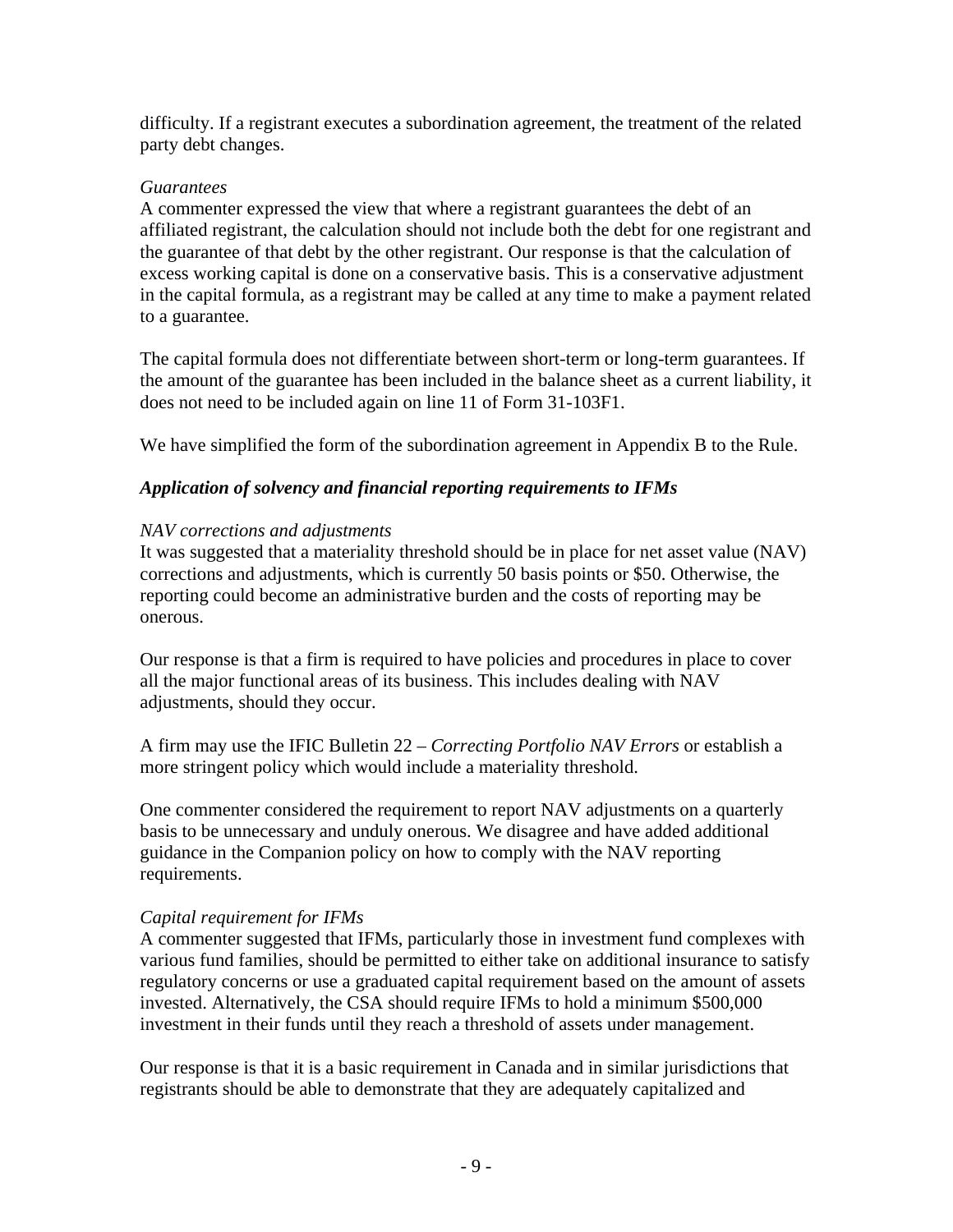financially solvent. The prescribed amounts in the proposed Rule are minimums and fund managers may determine that their business model requires a greater amount to adequately manage their business.

### *Insurance requirements for IFMs*

One commenter advocated that the insurance requirement should be limited to 1% of assets under management and that small fund managers who use independent custodians should be exempt from the insurance requirement.

We disagree. Insurance requirements are meant to protect the firm against property loss. The amount of insurance required for fund managers is formula-based and is linked to assets under management. We believe these requirements are appropriate in view of the activities undertaken by IFMs. Further, we believe there are other activities carried on by the fund manager that require insurance coverage. The Financial Institution Bond (FIB) Clauses A to E provide coverage for various types of losses.

### *Financial reporting requirement for IFMs*

A commenter stated that IFMs that do not handle, hold or have access to client assets should be exempt from the requirement to file quarterly financial statements. However, the CSA believes that a fund manager, as trustee, has access to client assets. Client funds are continually "in transit" to and from the custodian as new investments are made or existing investments are redeemed. We therefore do not agree with the comment.

A commenter considered that the quarterly reporting requirements for IFMs, which do not apply to advisers, are excessive. We disagree. The operations of IFMs and advisers are different. An IFM has the responsibilities associated with fund accounting, transfer agency and trust accounting and must ensure that these functions are being properly performed (including when they have outsourced these duties).

### *Trade confirmations*

It was suggested that in cases where securities in client name are maintained by the client with the IFM, the client may communicate directly with the IFM in order to redeem the securities. In such cases, the client would not receive a trade confirmation since that requirement would not apply to the IFM, which does not seem appropriate. We agree and have amended the Rule to provide that the IFM will be required to send trade confirmations in such cases.

### *Application of solvency and financial reporting requirements to advisers*

### *Capital requirement*

It was suggested that investments in an adviser's pooled funds should not be subject to a reduction for market risk. Alternatively, they should be subject to a 50% reduction provided the investment is in a fund managed by an IFM, there are no restrictions on the ability of the IFM to redeem its investment, and the investment can be redeemed or sold within two months of the date of the redemption notice. This would be consistent with mutual funds offered by prospectus. Alternatively, advisers who use independent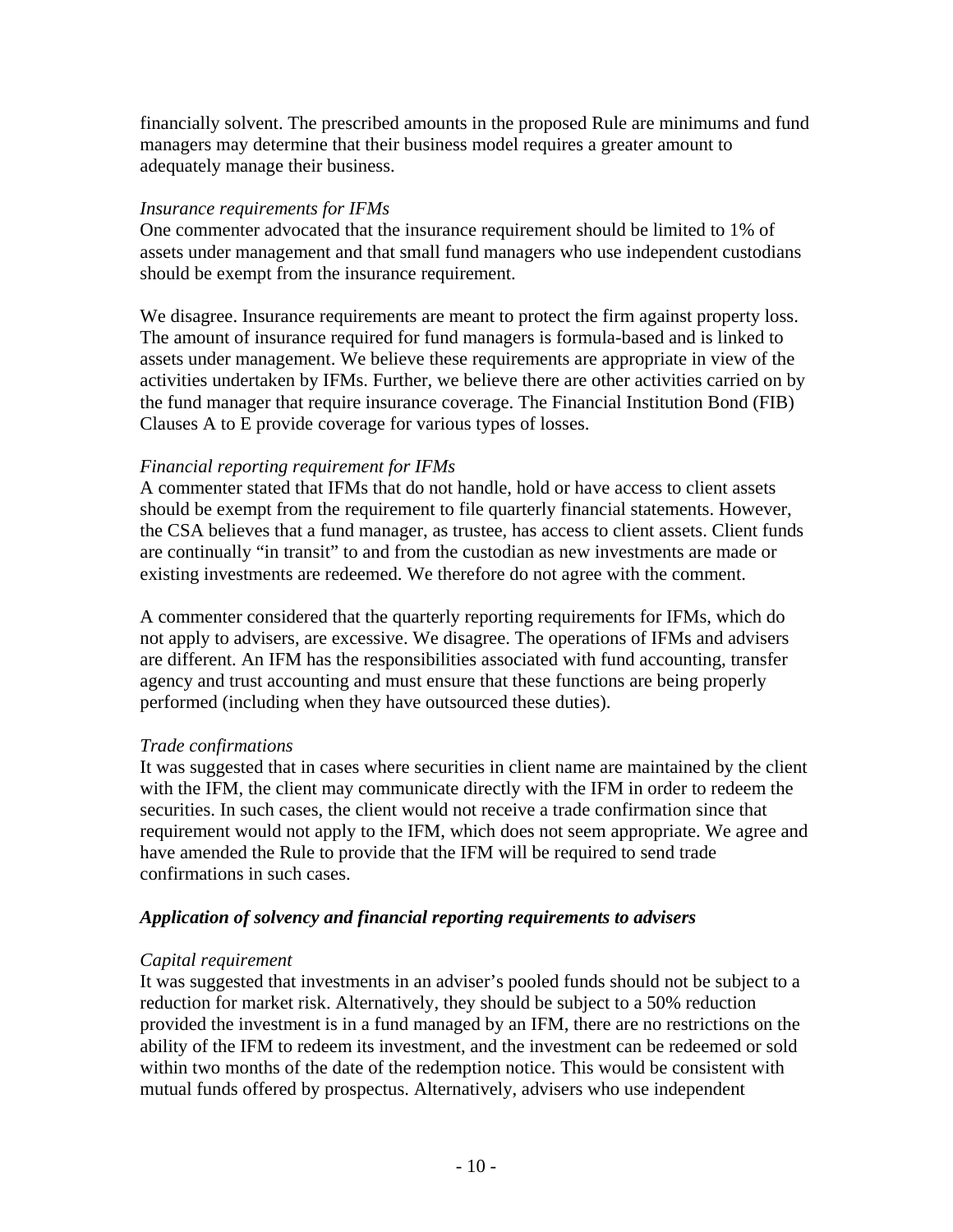custodians and whose investment fund assets comprise less than 25% of assets under management should have a \$25,000 minimum capital requirement.

We disagree. We believe the proposed capital requirement for advisers is appropriate. The calculation of market risk is based on the nature of the underlying security using the margin rates that are common to the investment industry today. Mutual funds offered by prospectus have a lower market risk than pooled funds because they are regulated by NI 81-102 *Mutual Funds*.

### *Insurance requirement*

One commenter believed that the new insurance requirement for advisers will diminish investment returns for investors. We disagree. Insurance requirements are meant to protect firm assets. The amount of insurance required is formula based. If an adviser does not hold or have access to client assets, the amount of insurance required is a single loss limit of \$50,000, which is not an increase in some jurisdictions.

### *Application of solvency and financial reporting requirements to EMDs*

According to some commenters, EMDs that do not hold or have access to client assets should be exempt from the solvency and insurance requirements in the Rule. We revised many of the requirements applicable to EMDs to eliminate the distinction between dealers that handle, hold, or have access to client assets and those that do not, which was introduced in the 2008 Proposal.

On reconsideration, we are not persuaded that this distinction is meaningful. The requirements applicable to EMDs will apply equally to all registrants in that category, consistent with the 2007 Proposal.

### **Proficiency requirements**

### *Proficiency principle*

We were asked to further explain the proficiency principle. The CSA views the proficiencies specified in the Rule as baseline requirements for registration, which apply to all registrants. Education and experience are ongoing requirements. We have provided clarification on the proficiency principle in the Companion Policy, in which we state that registered firms should ensure that registered individuals acting on their behalf meet the proficiency requirement at all times.

We also note in the Companion Policy that firms should perform their own analysis of all products they recommend to clients and provide product training to ensure their registered representatives have a sufficient understanding of the products and their risks to meet their suitability obligations. Similarly, registered individuals should have a thorough understanding of a product before they recommend it to a client.

### *Examination-based model*

The CSA has maintained its decision to use an examination-based model to establish the baseline level of knowledge necessary to register as a representative. The CSA believes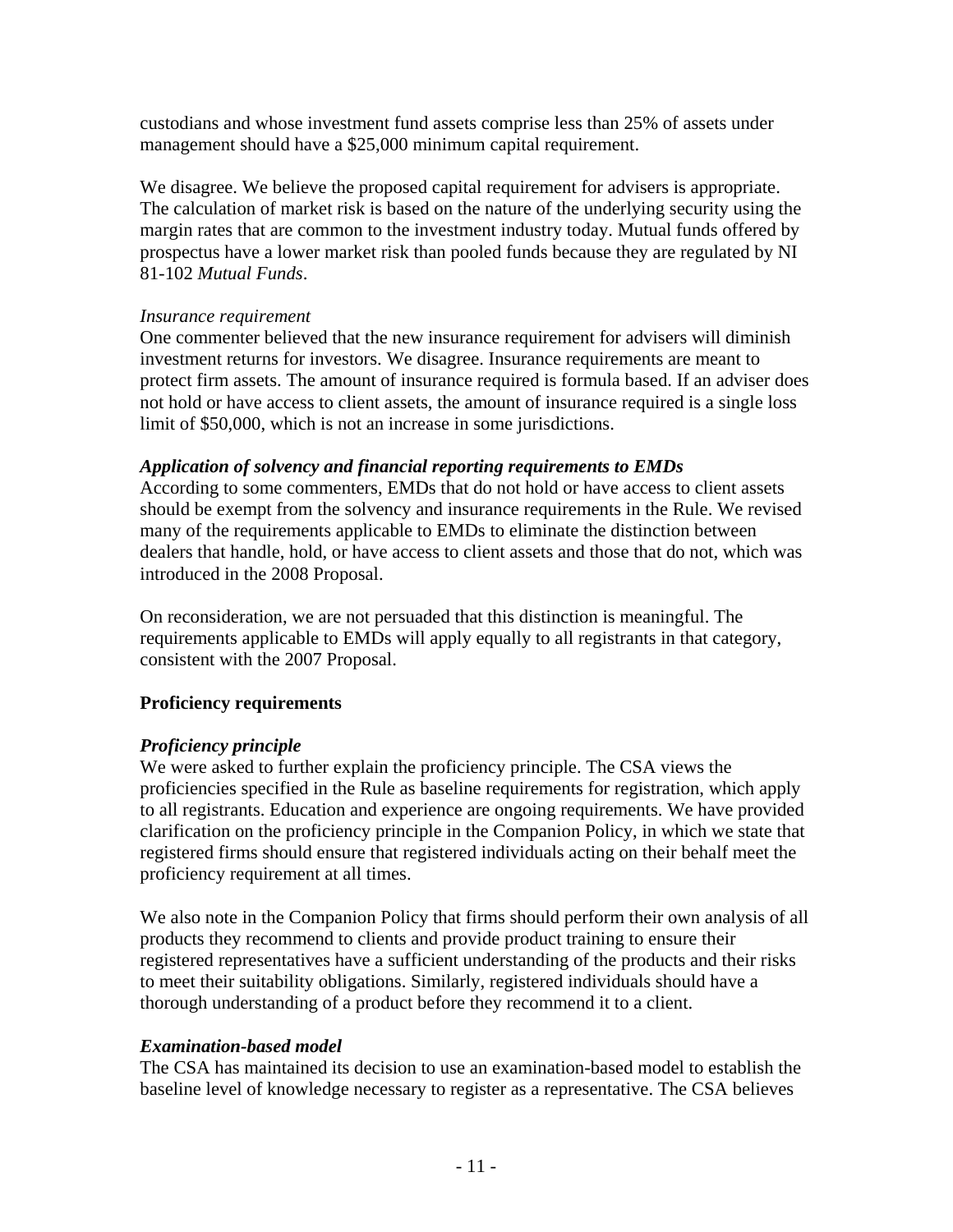that passing examinations is sufficient to demonstrate knowledge, and that representatives should be free to follow the courses or other educational options to assist them in passing the examinations.

### *General comments on required examinations*

The CSA will assess new examinations that are submitted for approval. We will review the Rule on a periodic basis and codify the recognition of additional examinations as they are approved by the CSA.

### *Time limits for applying for registration after completing examinations*

We received several comments to the effect that the 36-month deadline to apply for registration after completing examinations should be removed entirely in situations where the individual has been continuously employed in the securities industry.

The Rule now provides that the 36-month deadline does not apply if the individual was registered in the same category in a jurisdiction of Canada or if the individual gained 12 months of relevant securities industry experience during the 36-month period before the date the individual applied for registration.

# *Proficiency exemptions*

We received comments on what constitutes adequate experience and whether we should codify relief in this regard. In our view, it is not possible to determine and codify all of the possibilities relative to relevant experience in the Rule. This forms part of the review of each individual's fitness for registration.

As stated in the Companion Policy, we will consider granting an exemption from any of the prescribed proficiency requirements if we are satisfied that an individual has qualifications or relevant experience that are equivalent to, or more appropriate in the circumstances than, those proficiency requirements. We will make every effort to ensure consistency and transparency in granting or denying exemptions.

### *Representatives of EMDs*

We received several comments on the requirement that EMD representatives pass the Canadian Securities Course (CSC) examination. We have added the IFSE Institute *Exempt Market Products Exam* as an alternative to the CSC examination for these representatives, with an extended transition period of 24 months for passing either of these examinations. We will assess new examinations submitted to us for approval and will amend the Rule if and when we approve new examinations.

### *Representatives of mutual fund dealers*

We have been asked to further explain the inclusion in the Rule of the proficiency requirements for representatives of mutual fund dealers. The proficiency requirements in the Rule and those of the MFDA are identical for mutual fund dealer representatives. We have included them in the Rule because the registration of these representatives has not been delegated to the MFDA, and the MFDA does not review proficiency for dealing representatives of mutual fund dealers.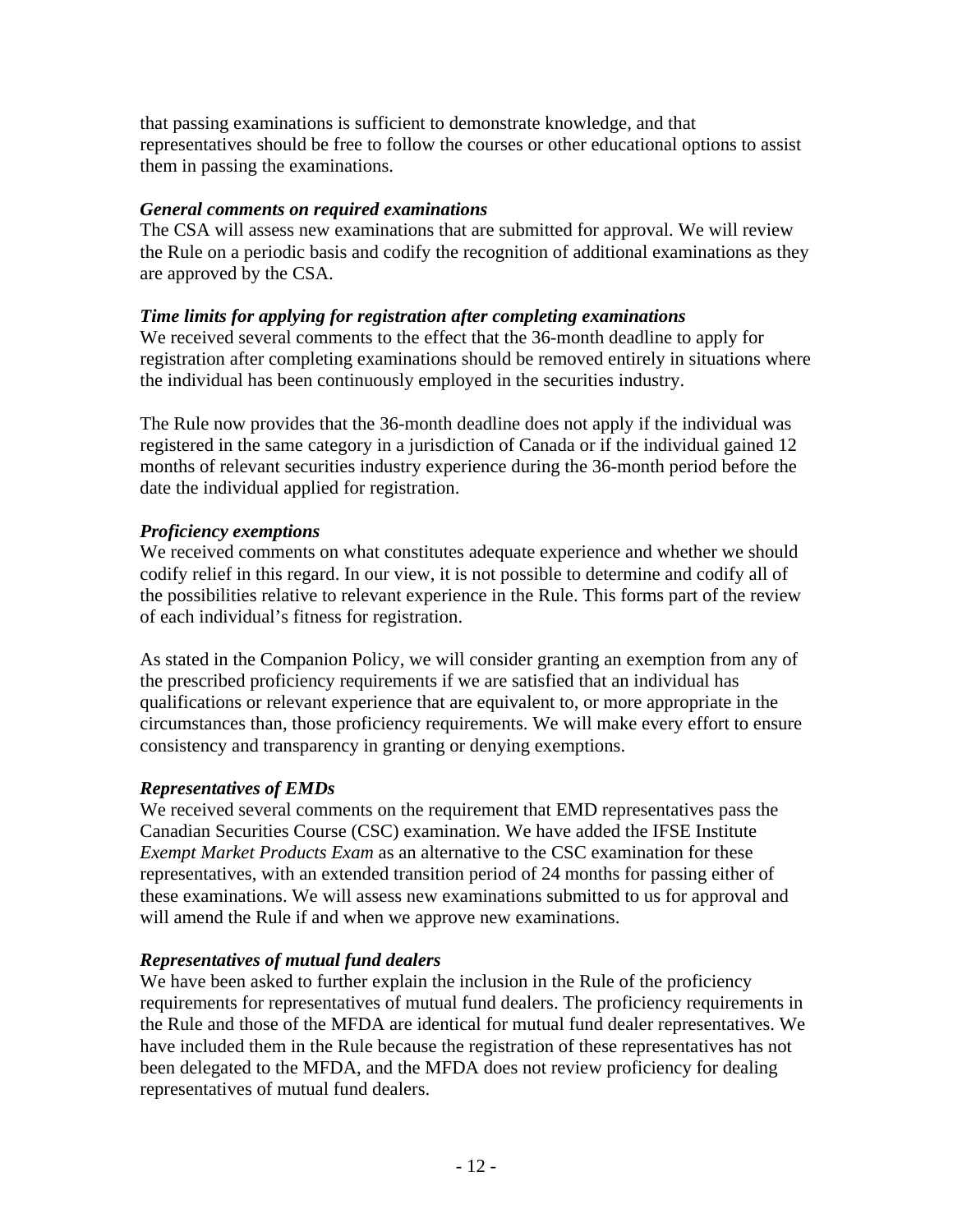Delegation of registration duties by the CSA to the SROs is outside the scope of this project. Further, the MFDA is not recognized in Québec and some mutual fund dealers in other Canadian jurisdictions have been exempted from MFDA membership.

# *IFM CCO*

The 2008 Proposal provided that the IFM CCO must have worked for a registered IFM for a number of consecutive years (either three or five). We have removed the qualifier "consecutive" with regard to work experience of IFM CCOs, since this is not included in the requirement for portfolio managers. We have also deleted the word "registered" in the requirement that the CCO have prior experience at an IFM, since IFMs are not currently required to be registered.

We were asked to make the proficiency requirements identical for both the portfolio manager CCO and the investment fund manager CCO. The functions of the portfolio manager CCO and the IFM CCO are different, and the proficiency requirements, including where the CCO has acquired experience, are therefore different. We have, however, harmonized the requirements to the fullest extent possible.

# **KYC and suitability**

It was suggested that the CSA should prescribe a standard KYC form, drafted in consultation with market participants. However, the Rule does not prescribe any forms that registrants must use in order to satisfy the KYC and suitability provisions. The requirements are outcome-based and intended to be flexible. The amount of information collected and the manner in which the information is collected will vary depending on the circumstances of each case.

The proposed KYC provision requires registrants to ascertain if the client is an insider of an issuer (and not only "reporting issuers"). One commenter stated that it was not clear what a registrant is to do with "non-reporting" insider information. We have revised the Rule to provide that a registrant must take reasonable steps to ascertain whether a client is an insider of a reporting issuer or any other issuer whose securities are publicly traded, and we have added guidance in the Companion Policy regarding this aspect of the KYC obligation.

One commenter asked us to explain to what extent a registrant must determine a client's reputation. In this context, the word "reputation" should be interpreted according to the normal sense of the word. The registrant must make all reasonable inquiries necessary to resolve concerns about a client, including making a reasonable effort to determine, for example, the nature of the client's business.

# **Relationship disclosure information**

We received several comments on the relationship disclosure information provisions and confirm that they will not apply to managed accounts of permitted clients who waive the relationship disclosure requirement, regardless of the firm's registration category.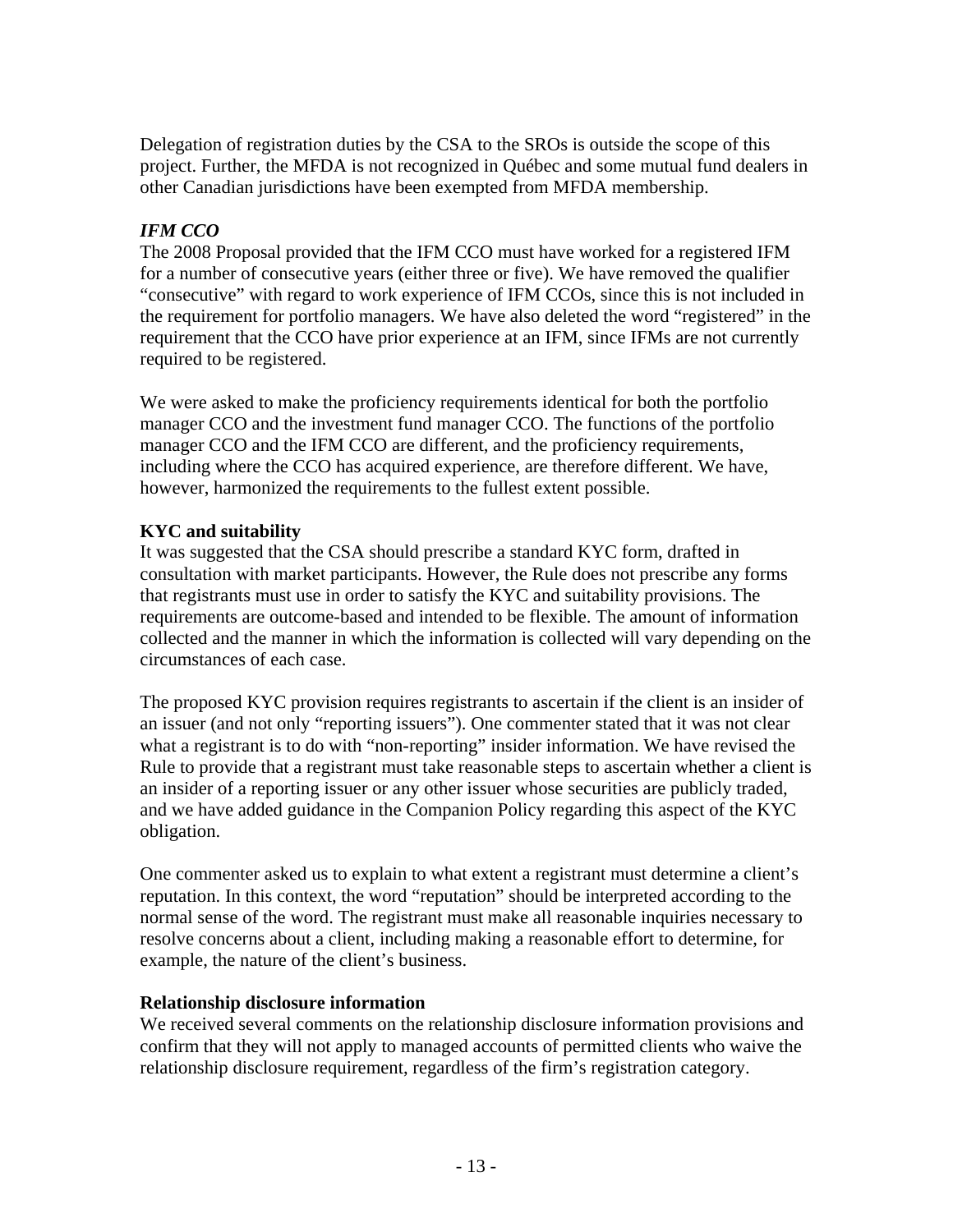We are working with the SROs to harmonize the Rule with the SROs' client relationship model (CRM). At this stage of the registration reform project, the CSA will retain an outcome-based framework in the Rule to accommodate the adoption of CRM by the SROs.

# **Complaint handling**

### *Complaint handling provisions and guidance*

We received several comments on the complaint handling provisions in the Rule. We are working with the SROs to harmonize the complaint handling regime with a view to implementing substantially identical provisions, both in the Rule and in the SRO rules and policies.

At this stage of the registration reform project, the CSA has retained an outcome-based complaint handling requirement in the Rule but we provide no detailed guidance in the Companion Policy. When this harmonization work is completed, the CSA will prepare amendments to the Rule and the Companion Policy giving effect to the harmonized framework for handling complaints for non-SRO members. We have deleted the portions of the 2008 Proposal that are not harmonized with the complaint handling framework.

We also received comments asking us to clarify whether clients must exhaust all internal complaint handling mechanisms before pursuing independent dispute resolution. The CSA will address this issue in its development of the harmonized framework for complaint handling.

In response to a request to clarify the complaint handling requirement for firms registered in Québec, we note that these firms are subject to the same complaint handling regime, and are not exempt from the requirements provided in the *Securities Act* (Québec). The fact that they remain subject to the provisions of the Act is reflected in the Rule.

### *Dispute resolution service*

A commenter suggested that registrants and their clients should be permitted to choose whether or not to participate in a dispute resolution service. We have redrafted the provision to clarify our intention that registrants can use the dispute resolution service provider of their choice. They are not required to "participate" in a specific dispute resolution program. However, a registrant must provide clients with independent dispute resolution or mediation services at the registrant's expense.

### **Record-keeping**

A commenter was of the opinion that the records that firms are expected to retain should be based on a prescriptive list. We have moved away from prescriptive lists to an outcome-based approach. We expect registrants to maintain accurate records of any element of communication with the client that may have an impact on the client's account, including suitability and relationship information, which may evolve and change over time.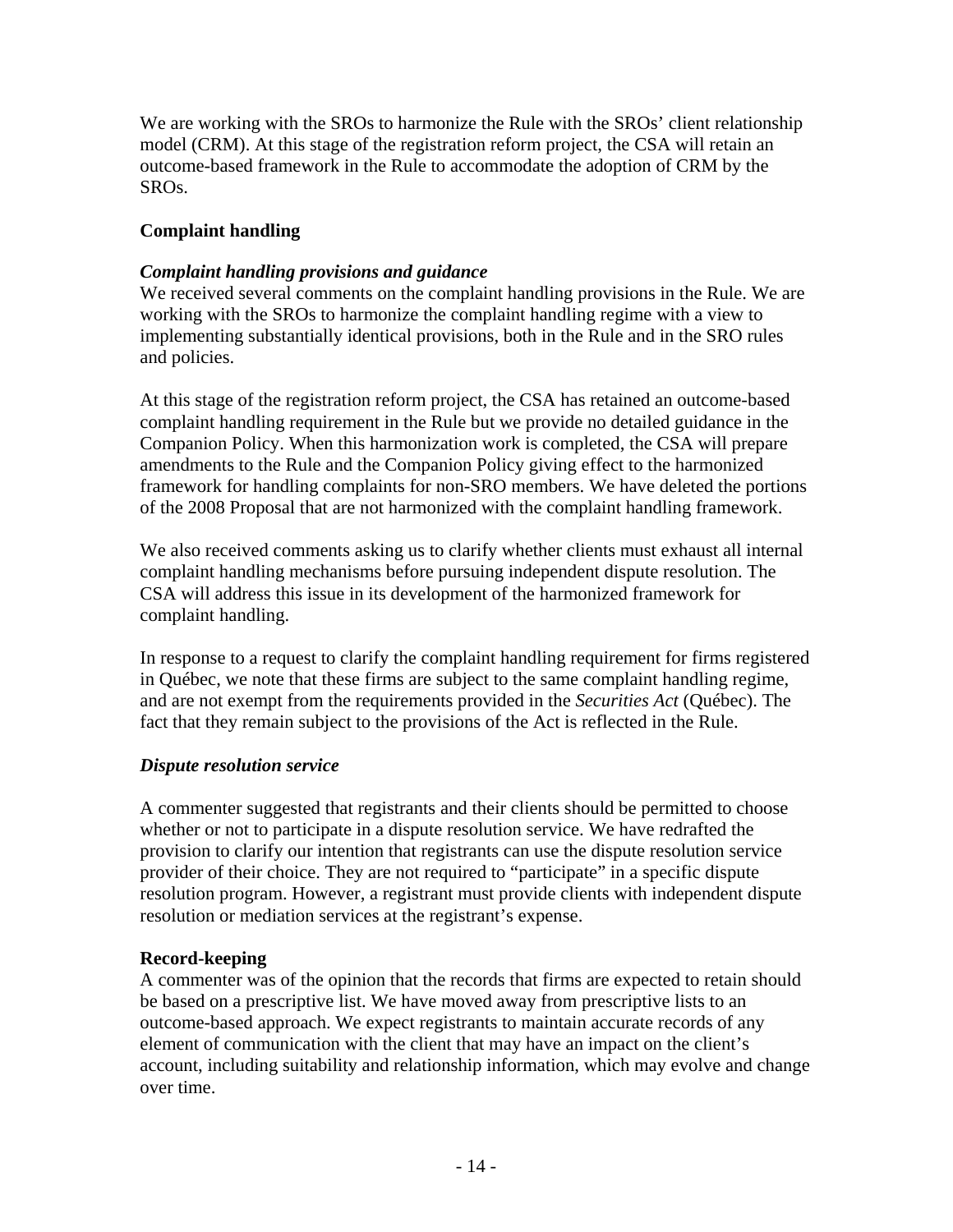We have not prescribed specific records or methods of record-keeping because we recognize that records and methods that are relevant for one firm may not be relevant for another. However, we have provided guidance in the Companion Policy.

It was suggested that we should eliminate the distinction between activity and relationship records. We agree and have eliminated that distinction.

A commenter stated that maintaining relationship records for seven years from the date the client ceases to be a client could be onerous and costly to firms. As stated above, we have eliminated the distinction between activity and relationship records and as a result, we believe the technological costs for maintaining the records prescribed in the Rule are not excessive.

As requested by commenters, we have provided additional guidance in the Companion Policy on record keeping in respect of e-mail, electronic and other forms of communication.

# **Client account reporting**

# *Trade confirmations*

A commenter recommended that the Rule be amended to create an exemption for confirmations of trades for or on behalf of another foreign or domestic registrant and institutional clients, when the participant and client are using an automated trade matching system that complies with NI 24-101. We agree and have made the change.

### *Quarterly (interim) statements of account*

A commenter believed that the requirement for quarterly statements of account (and monthly statements on the client's request) is a new requirement that will impose significant additional burdens on dealers, primarily mutual fund dealers and scholarship plan dealers that currently have an annual reporting requirement and have provided their clients with electronic, password protected access to their accounts on a real-time basis. It was suggested that the additional costs to dealers outweigh the benefits to clients and that statements of account should be sent annually, not quarterly.

We agree as far as scholarship plan dealers are concerned, given their business model. They may send annual statements of accounts only. Mutual fund dealers must send quarterly (interim) statements of account, but we have provided a 24-month transition period to meet the new requirement.

A commenter expressed the view that it is unnecessary to require an adviser to provide monthly statements of portfolio in instances where clients have consented to having their dealer send written trade confirmations to the adviser. However, we believe that where a client does not receive a trade confirmation, it is even more important for that client to receive a statement of portfolio. This position is consistent with multijurisdictional relief that is granted on a standard basis.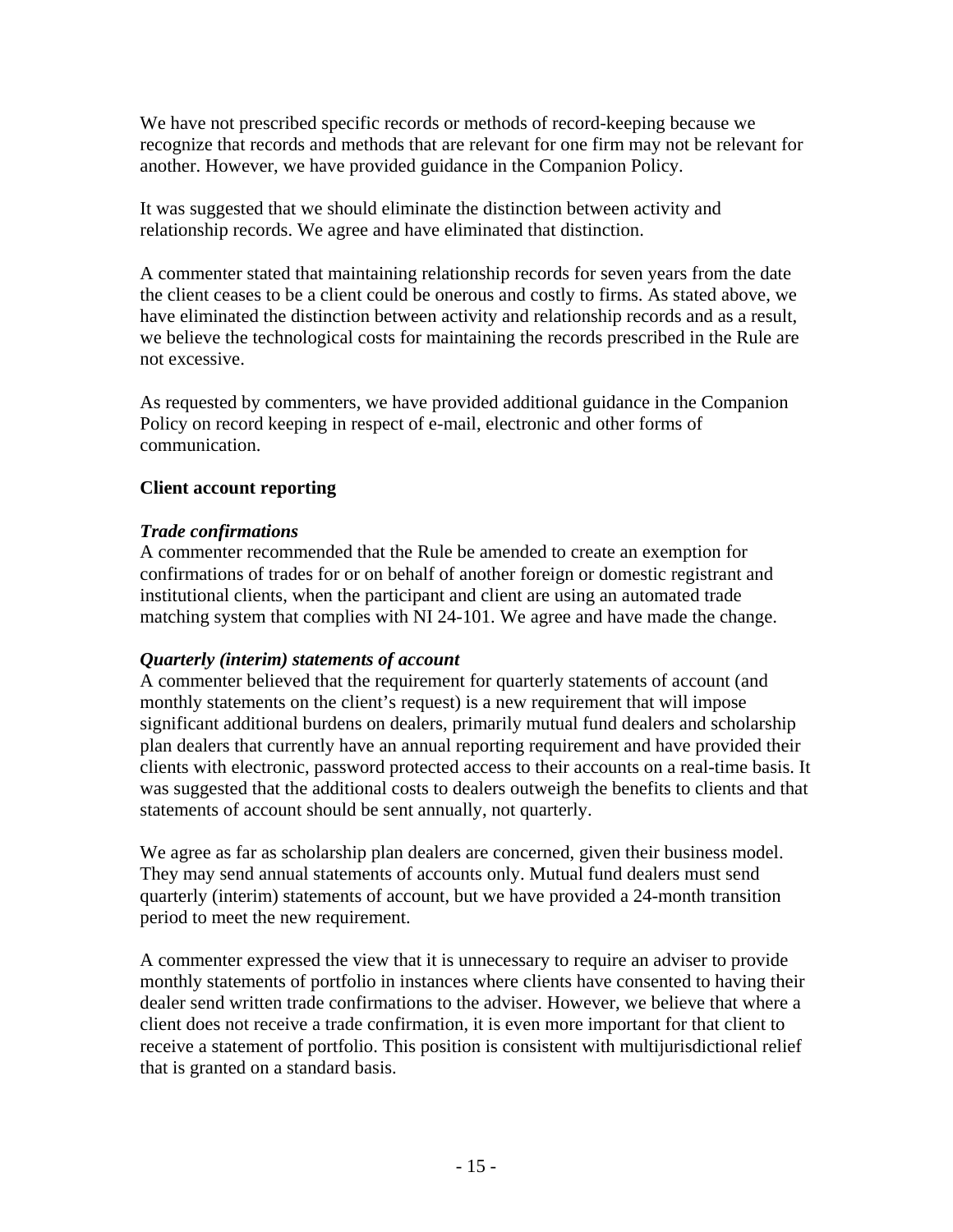# **Conflicts of interest**

We received several comments on the conflicts of interest provisions of the Rule. We have made changes to the 2008 Proposal on conflicts in response to comments, in some cases to return to proposals in the 2007 Proposal, and in some cases for clarification.

The objectives of the changes are to ensure that:

- clients receive meaningful disclosure about conflicts of interest
- unnecessary regulatory burdens are not imposed on registrants

More specifically, our responses to the comments are as follows:

- The definition of conflicts of interest should be included in the Rule and should be consistent with that of the IDA. We disagree, since this provision of the Rule is outcome-based and is not inconsistent with IIROC's requirements.
- The CSA should add a materiality threshold to the conflicts of interest provisions. We agree and have amended the Rule.
- The CSA should adopt a more prescriptive approach to conflicts of interest. The CSA believes that the blended approach of both principles and specific requirements is appropriate and will therefore remain. An outcome-based approach allows firms to determine how they will handle conflicts of interest according to their business model, size and types of clients. Prescriptive requirements are also necessary to indicate how certain conflicts situations must be dealt with.
- The CSA should expand the definition of "affiliate" to include trusts and limited partnerships, or add a reference to "associate" to ensure the Rule applies to all types of investment funds. We agree and have made the change within the confines of this section. "Affiliate" is not defined in all jurisdictions, and changing its meaning is beyond the scope of this project.
- The CSA should revise the provisions relating to prohibitions on managed account transactions, the prohibition on cross-trades and inter-fund trades, and the issuer disclosure statement provision. We have revised these provisions. See Appendix B of this Notice for a full description of the changes made.
- The 10% threshold for change of control pre-approval is too restrictive and should be raised to 25%. We disagree. Based on our experience with the existing notice provisions and the structure of most registrants, we believe the threshold is appropriate.

### **Referral arrangements**

In response to a comment that the definition of referral arrangements is too broad, we note that this definition is intended by the CSA to be broad. We have added guidance in the Companion Policy on the purpose of the referral arrangement provisions, which is to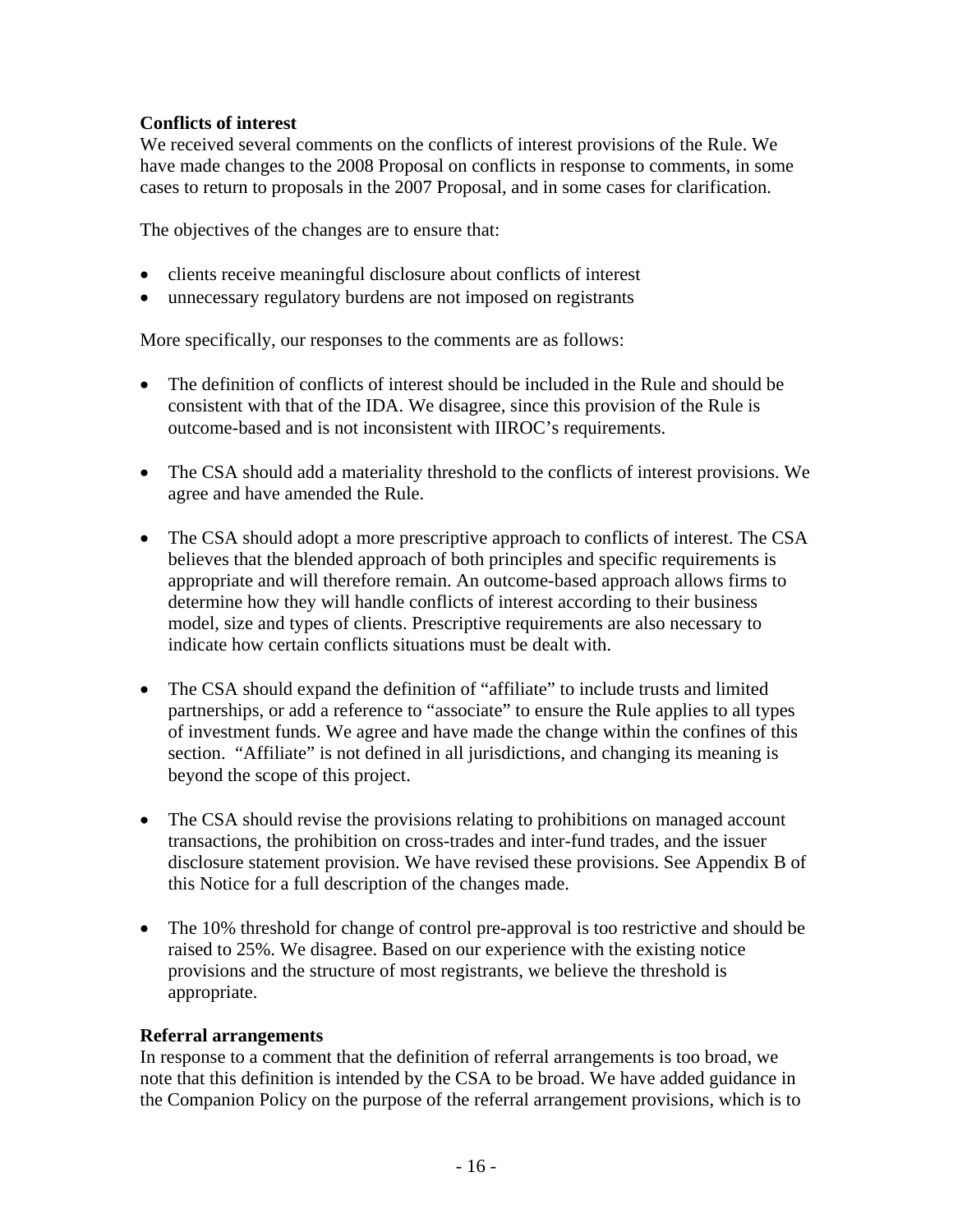deal with the abuse, misuse or misinterpretation of referral arrangement relationships involving registrants. We also describe in the Companion Policy the main areas that have been problematic.

One commenter believed that the requirements relating to referral arrangements among affiliates should be removed. Another commenter stated that the CSA should provide a simplified regime for referral arrangements within large financial groups and that only the method of determining the commission should be included. We disagree. Referral arrangements between affiliates must also be disclosed to clients. However, referrals within the same firm are not subject to these provisions because the firm would need to consider their conflicts of interest obligations.

One commenter expressed the view that referral arrangements should only be allowed between firms or individuals who are regulated by the CSA or the SROs. Our response is that situations where only one of the parties to a referral is a registrant have raised regulatory concerns, and we intend for all referral arrangements that involve a registrant be regulated.

It was suggested that the Rule should outline how the CSA will take steps to ensure that investment products are appropriately vetted to prevent unsuitable and fraudulent products from entering the market before they are inadvertently sold or referred by financial advisors. Our response is that as part of a registrant's KYC and suitability obligations, a registrant should fully understand the product recommended to clients prior to performing an assessment of suitability.

We received a recommendation that only material changes to referral arrangements be communicated to affected clients. However, we believe that all of the items that must be disclosed to clients are sufficiently important that any change in this information warrants disclosure to clients.

### **Exemptions**

### *Location of exemptions*

We agree with the comment that all registration exemptions should be located in one instrument and have moved most registration exemptions into the Rule.

### *New exemption for banks, hedge funds, and pension funds*

A commenter suggested that those who conduct their securities trading business through a registered dealer should not be required to themselves register as a dealer consistent with current securities laws. We have restored this exemption in the Rule.

### *Private investment clubs*

One commenter suggested that the current dealer registration exemption for investment funds operating as private investment clubs should be added to the Rule. We agree and have done so.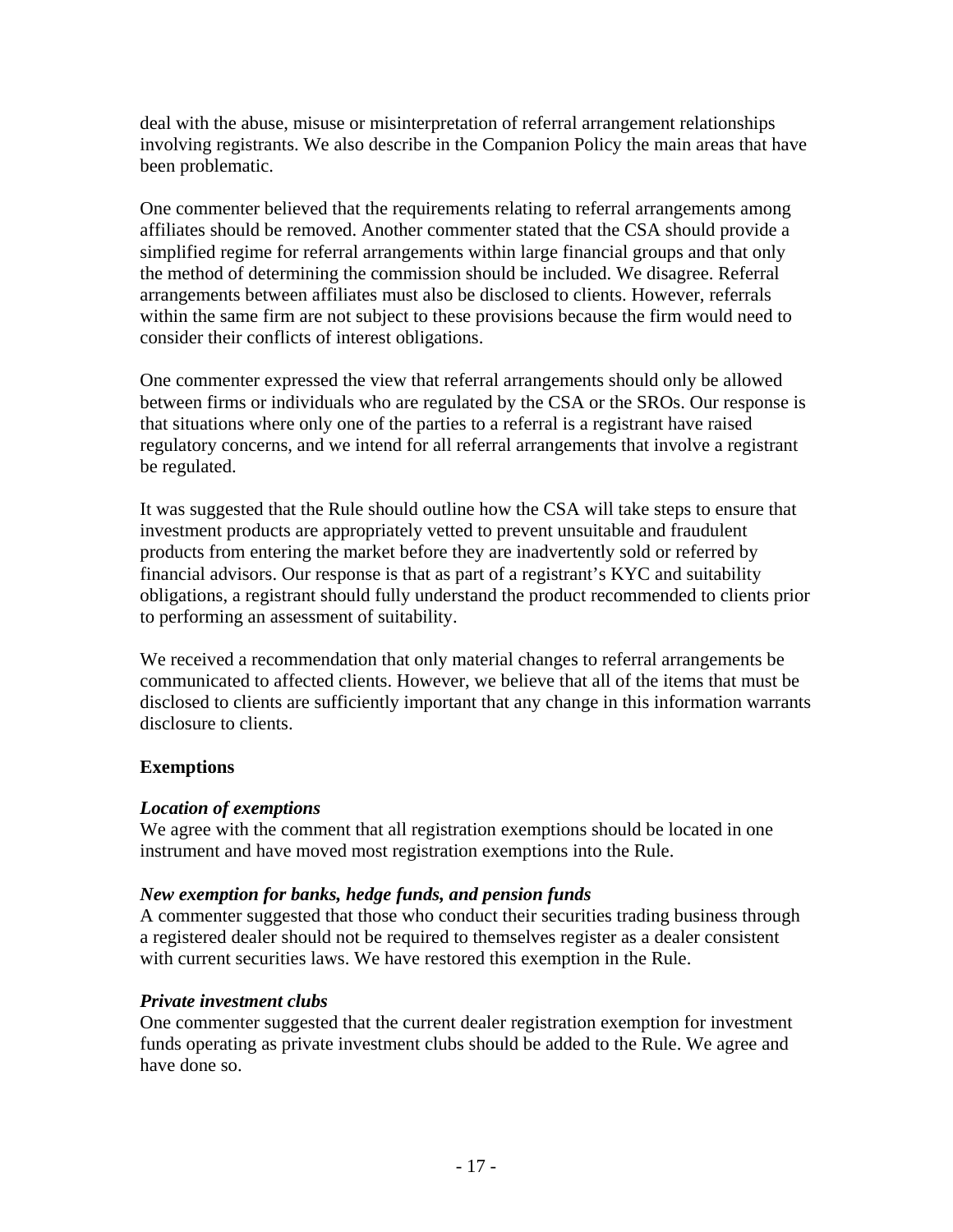### *Dealer registration exemption for portfolio managers of pooled funds*

We have not extended the dealer registration exemption for portfolio managers of nonprospectus qualified funds to funds of affiliates or sales outside of fully managed accounts. This exemption is intentionally narrow, as we believe dealer registration is appropriate in most other situations. Discretionary relief will be considered on a case-bycase basis for cases that fall outside this exemption. This might include the integrated operations of certain affiliated groups.

### *Registration exemption for registered mortgage brokers who trade in syndicated mortgages (Alberta)*

A commenter stated that Alberta should not have removed the registration exemption for registered mortgage brokers who trade in syndicated mortgages and that the Real Estate Council of Alberta (RECA) should regulate arm's length syndicated mortgages.

Our response is that Alberta Securities Commission (ASC) staff became aware that the use of the mortgages exemption had expanded beyond the scope of the original policy rationale underlying this exemption. As a result, ASC staff were concerned that the distribution of securities in connection with syndicated mortgages was, essentially, unregulated.

Mortgage brokers who trade in syndicated mortgages currently have, and will continue to have, access to a variety of prospectus exemptions, such as the accredited investor, offering memorandum, and minimum amount exemptions, under which they may distribute debt obligations that are associated with syndicated mortgages.

### *Mobility exemption*

One commenter asserted that the mobility exemption is too onerous and does not reflect the realities of a more mobile Canadian population. Specifically, limiting the number of eligible clients to 10 (for firms) and five (for individuals) is unreasonable. We disagree. Once a person or company has more than a minimal presence in a local jurisdiction, the person or company should register in that jurisdiction.

### **International dealers and advisers**

One commenter indicated that the definition of international dealer set out in the Rule should include international dealers that are exempt from registration in their home jurisdiction. We disagree. For dealer activities, the CSA believes that registration in the home jurisdiction is an important feature of investor protection.

We received a comment to the effect that an international dealer should be permitted to trade in any security with an investment dealer without further restriction. We disagree. International dealers remain restricted from trading in securities of Canadian issuers. We have not, as suggested by the commenter, limited the international dealer restrictions to trades on Canadian marketplaces.

We also disagree with comments to the effect that the CSA should permit international dealers to trade in interlisted securities on non-Canadian markets. We disagree with these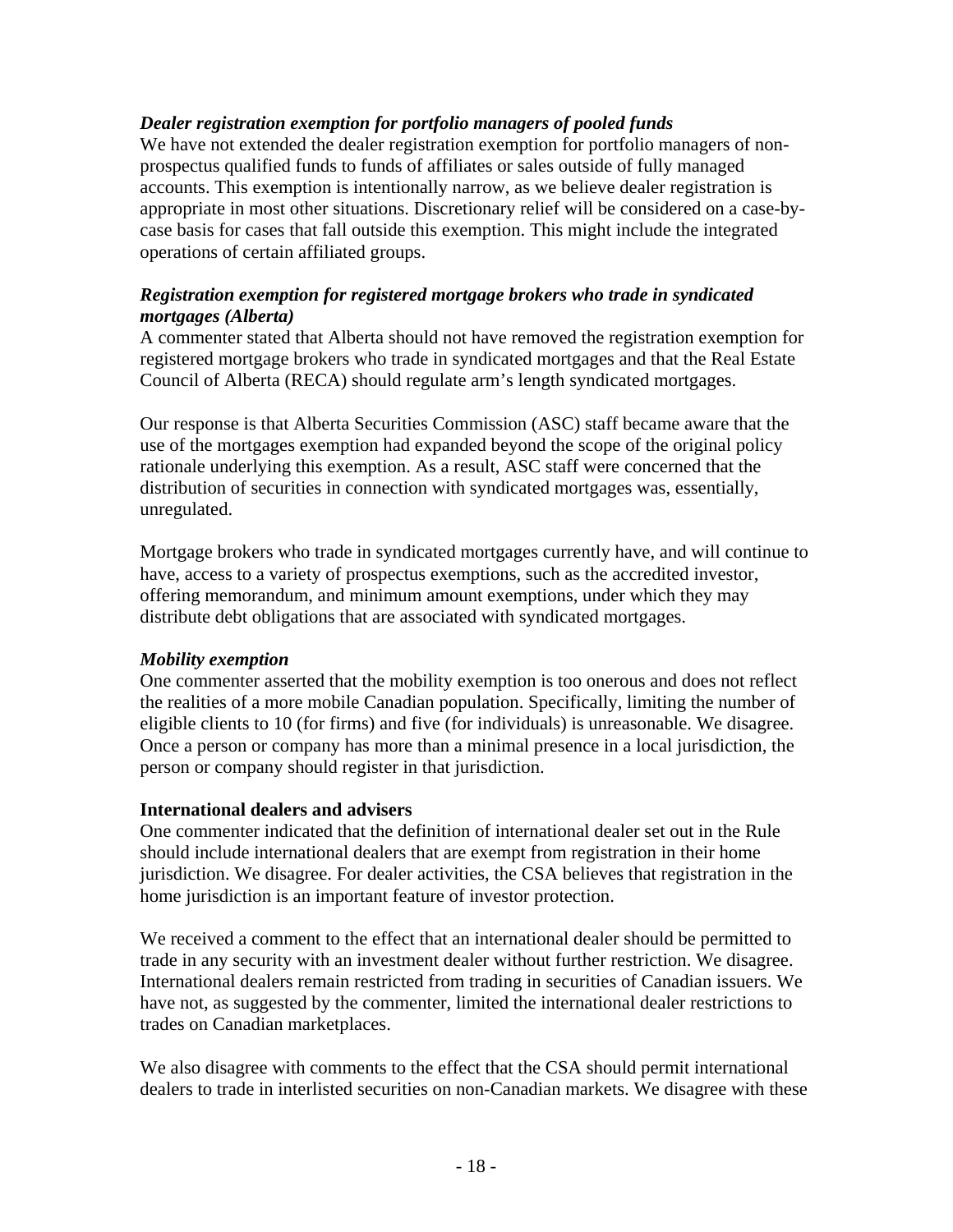suggestions because they are not consistent with the policy of restricting international dealers from trading in securities of Canadian issuers.

Another commenter suggested that international advisers should be permitted to provide investment management services to a *de minimus* number of clients who would not fall within the definition of "permitted client", analogous to the mobility exemption. We disagree. The sophistication and financial resources of permitted clients is an important basis for the exemption for international advisers.

### **Automatic transfers**

In response to a comment we received, we confirm that the automatic transfer process is only available where a registrant transfers in the same category, the new sponsoring firm is registered in the same category and in the same jurisdiction as the previous firm.

Subject to certain conditions set out in NI 33-109 *Registration Information*, an individual's registration may be automatically reinstated if they:

- transfer from one sponsoring firm to another registered firm
- join the new sponsoring firm within 90 days of leaving registered employment
- seek registration in the same category as the one previously held, and complete and file Form 33-109F7 *Reinstatement of Registered Individuals and Permitted Individuals*

This allows an individual to engage in activities requiring registration from their first day with the new sponsoring firm. There are some restrictions on automatic transfers where an individual's conduct might cause regulatory concerns.

#### **Transition**

See CSA Staff Notice 31-311 Proposed National Instrument 31-103 *Registration Requirements and Exemptions: Transition into the new registration regime* for a detailed description of transition periods. We have generally lengthened the transition periods and have included in the Rule a provision on the protection of existing relief.

### **Responses to comments received on 31-103 CP**

#### **Business trigger factors**

We received comments to the effect that the business trigger guidance in the Companion Policy is inconsistent with the *Securities Act* (Ontario) amendments that were proposed in April 2008. The business trigger factors have been removed from the amendments to the *Securities Act* (Ontario).

We have amended the guidance on the business trigger factors, as follows:

#### **Acting as an "intermediary" and acting as a "market maker"**

We have clarified the guidance, which now indicates that we will not automatically assume that a person or company acting in either of those capacities is necessarily in the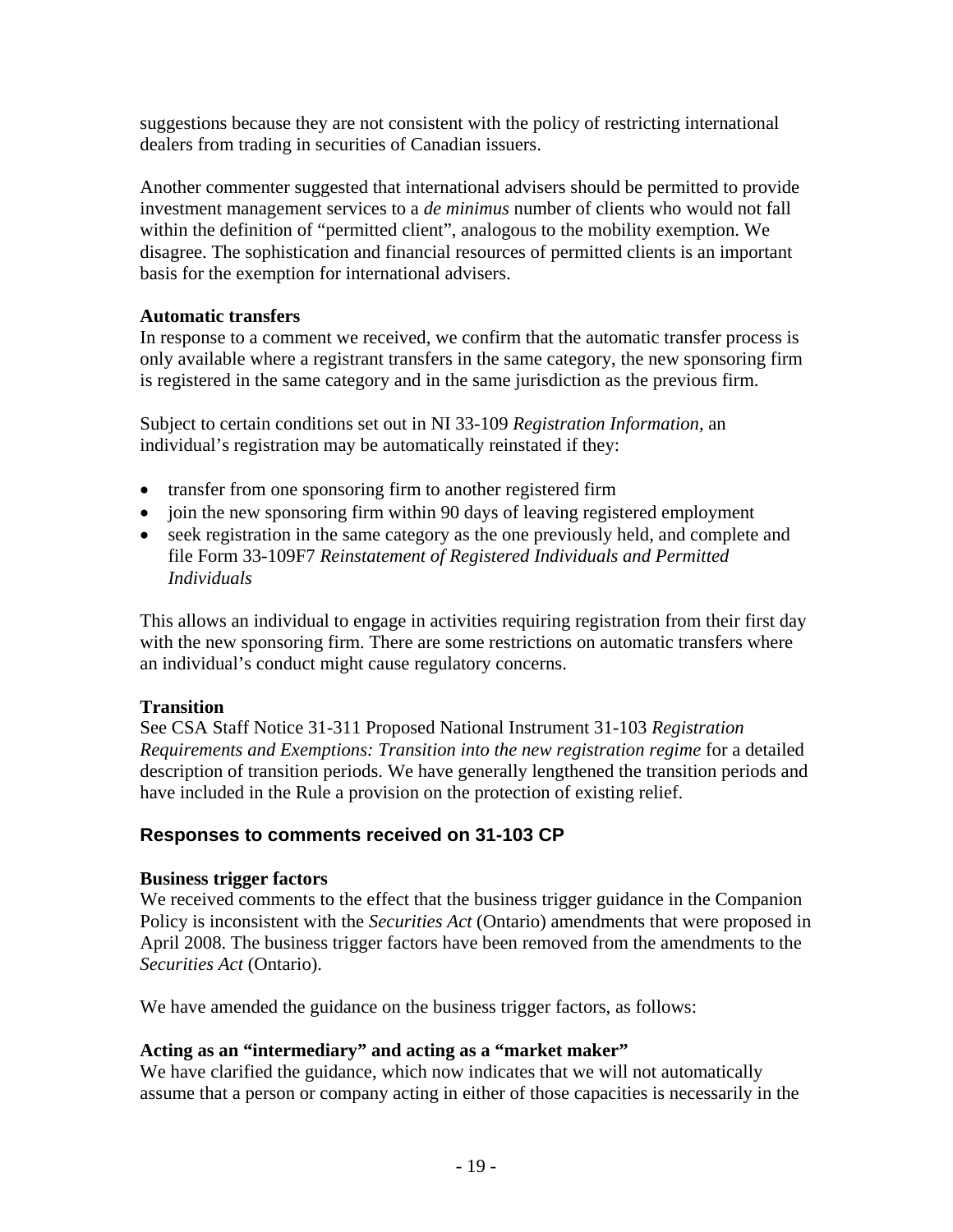business of trading in securities. The totality of a person's activities will be considered in each case. We have not expanded on the "market maker" concept since this is a generally understood term in the securities industry.

# **Venture capital and private equity**

We were asked to provide more guidance concerning venture capital and private equity in the Companion Policy. We have substantially revised the discussion of venture capital in the business trigger part of the Companion Policy. There are, however, a wide variety of venture capital and private equity business models, so we anticipate providing supplemental guidance at a later date.

# **Asset allocation activities**

We were asked to re-insert the original asset allocation discussion in section 2.5 of the first draft of the Companion Policy, in order to provide clarity to the industry on whether pure asset allocation is considered generic advice. That discussion was removed in the 2008 Proposal following a review by CSA, which had concluded that financial planning activities are outside the scope of the registration reform project.

We maintain that position. Whether pure asset allocation activities are to be considered generic, non- specific advice, will have to be considered on a case-by-case basis by the person or company performing the asset allocation activity.

# **IFM marketing and wholesaling activities**

We were asked to confirm whether dealer registration should be required where marketing and wholesaling activities are limited to funds that are distributed through a third-party dealer, or funds that are managed by an affiliate of the IFM. We have clarified the guidance in the Companion Policy.

### **Guidance on risk management**

One commenter indicated that the Companion Policy contains guidance on assuring compliance with securities law but contains no guidance on managing business risks, and believes that we should add more guidance, including a description of the types of risks that a firm should consider and a discussion of "prudent business practices."

We have added some guidance in the Companion Policy but caution each registrant that it must identify its own specific risks and put in place monitoring and reporting procedures to address those risks.

# **Outsourcing**

A commenter believed that the statement that registered firms are "fully liable and accountable for all functions that they outsource to a service provider" is inappropriate and imposes a standard of liability that does not exist in the marketplace today. We disagree. A registrant that chooses to outsource to a service provider should take appropriate measures to ensure that the quality of service provided meets the requirements with which the registrant must comply.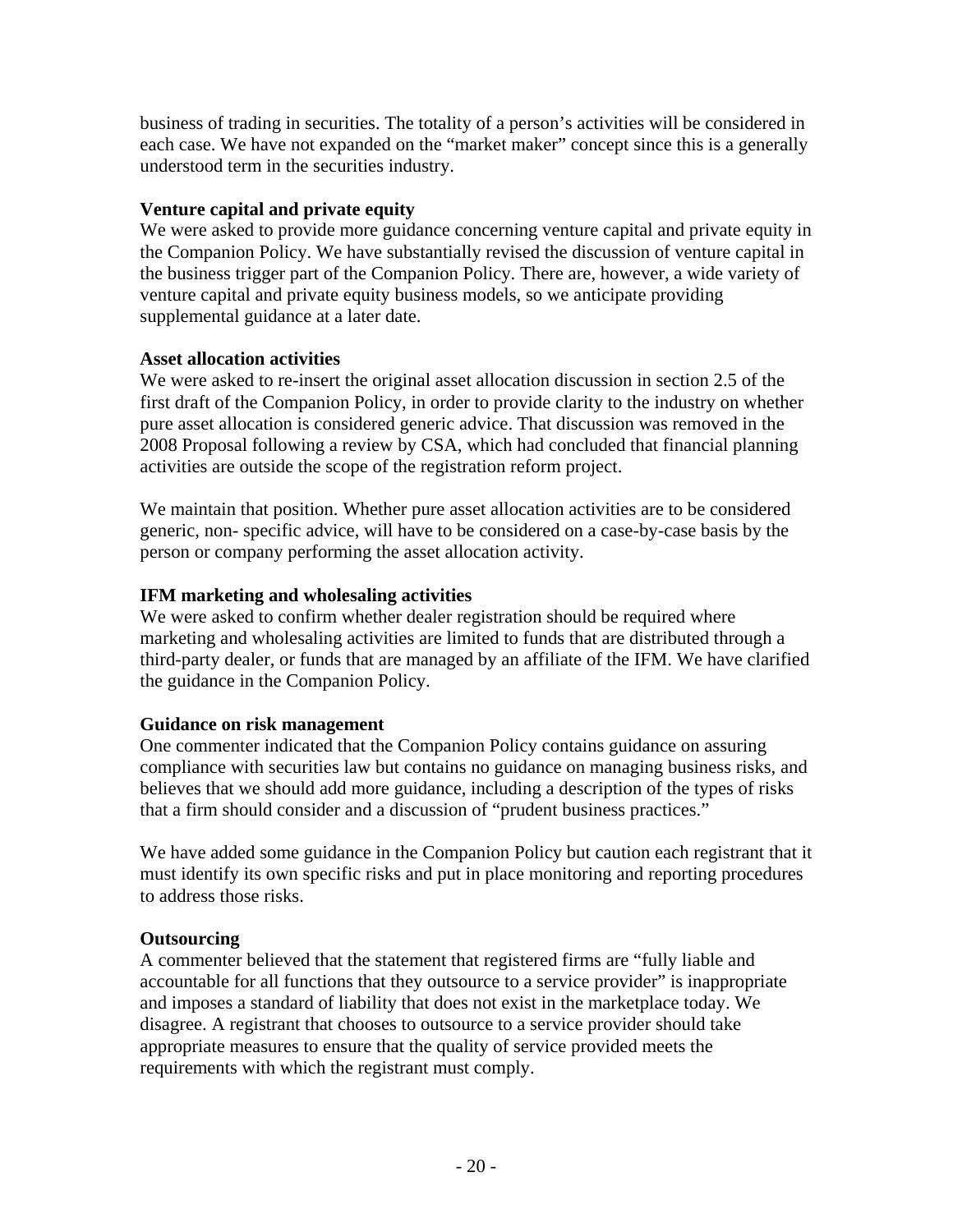# **Responses to comments received on NRD FORMS**

### **Form 33-109F1 – Notice of termination**

Some commenters asked us to clarify the two-step filing procedure for firms filing this form, to remove subjective elements from the questions in Part E and to confirm answering those questions will not contravene Canadian privacy legislation. Our response is as follows:

- The first four parts of the form must be answered within seven days of the effective date of termination, and the questions in Part E (now item 5), if applicable, must be answered within 40 days.
- A single submission on NRD can be made to complete the entire form if all details are available within the initial seven-day period.
- Alternatively, to answer the questions in Part E at a later date, a filer will update the initial filing by making an NRD submission to be renamed "Update / Correct Termination Information."
- In jurisdictions that charge late filing fees, those fees could apply to late filings for both seven-day and 40-day deadlines.
- In Part E, we agreed with some comments by revising questions 3 and 8 to make them less subjective and we deleted proposed question 10.

When individuals apply for registration, they provide consent to the collection by the regulator of personal information, including "employment records" (see item 20 of Form 33-109F4). Accordingly, the provision and collection of this information does not contravene Canadian privacy legislation.

### **Form 33-109F2 – Change or surrender of individual category**

A commenter suggested that the form should include a field for the effective date of the change or surrender. We disagree. The effective date is the date the regulator approves the application for change or surrender of categories and, therefore, we do not require an effective date field for this form.

### **Form 33-109F3 – Business locations other than head office**

In response to a comment, we have added a Branch Transit/Cost Centre or Unique Identification Number field to this form. We do not agree that the term "sub-branch" should be deleted from this form, as the MFDA will continue to use branches and subbranches as descriptions of business locations.

### **Form 33-109F4 – Application for registration of individuals and review of permitted individuals**

We were asked to make the following changes to Form 33-109F4: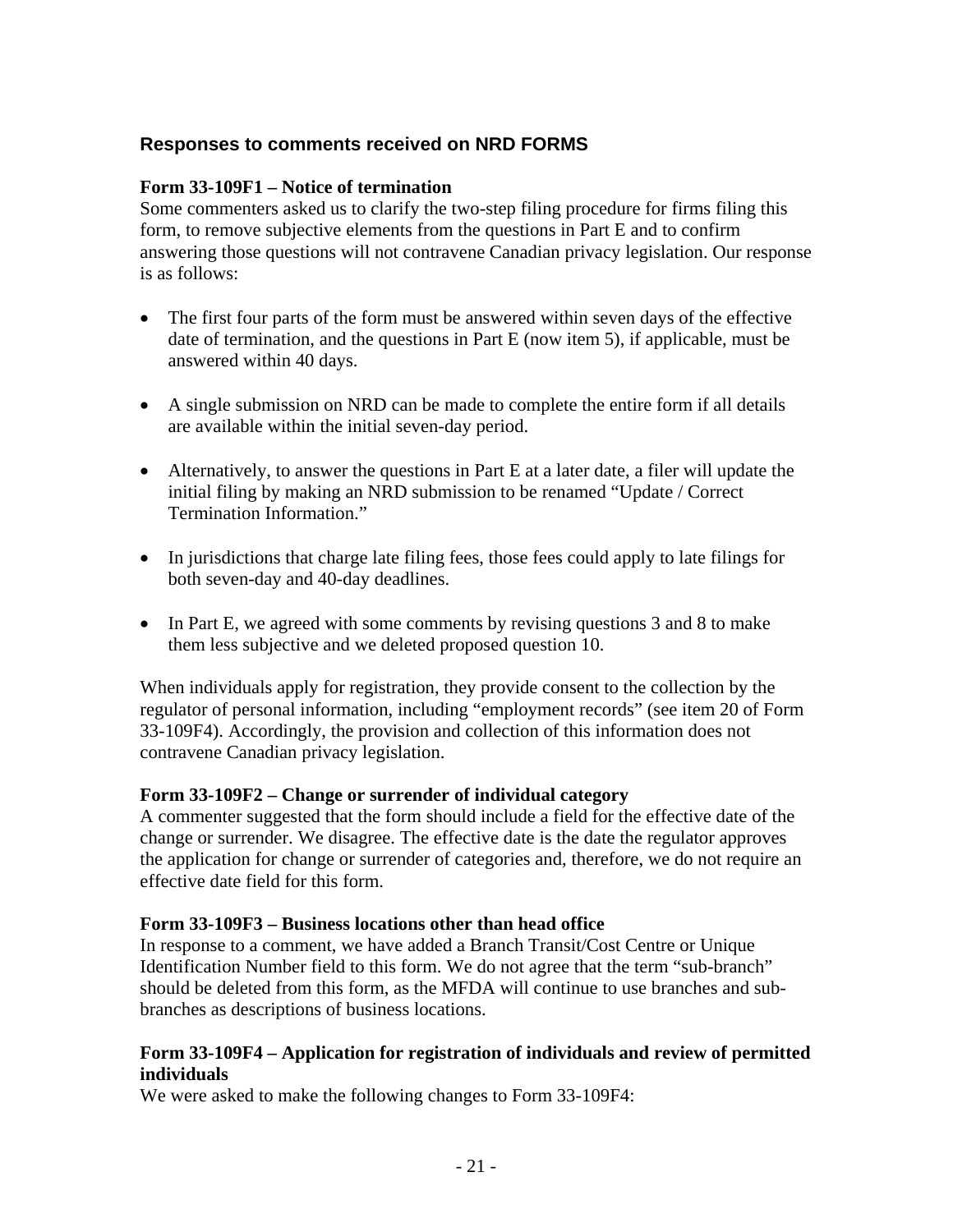- Business names should be dealt with outside NRD as a function of the firm's internal compliance and, therefore, the question regarding business names should be deleted from this form. We disagree. There are business names associated with individuals and not the firm, and requesting this information ensures the information can be searched for the individual's associations, as Item 1 is a "searchable field" on NRD.
- Remove the requirement to disclose eye colour, hair colour, height, and weight. Since photographs are not required to be submitted for individual applicants, the CSA will continue to request this information for identification purposes.
- Revise the proficiency section to limit disclosure to post-secondary education, degrees and diplomas that are relevant to, or required for, the application. We will continue to require full details of all post-secondary education, since this information is a matter of record at the post-secondary institutions attended by the applicant and is not difficult to obtain.
- Include a separate reference guide for this form. We may provide in future a reference guide for this form.

### **Form 33-109F6 – Application for registration as dealer, adviser or investment manager**

We have reorganized and revised the Form 33-109F6 (F6) in a manner that we believe addresses the comments received. The revised F6 provides clarity and guidance within a logically structured framework. These changes are intended to create a more user friendly registration form that provides the regulator with the information necessary to determine whether a firm is suitable for registration.

In response to comments, we have provided extensive instructions for completing the F6 and added a "definition" section of terms used throughout the form. Collectively, these defined terms provide clarity to the filers. The form permits firms that are already registered in at least one jurisdiction of Canada to file an abbreviated F6. We have also revised the list of documents required to be submitted to the regulator, along with the F6.

### **Form 33-109F7 – Notice of reinstatement of registered individuals and transfer of permitted individuals**

A condition for using the Form 33-109F7 is that, since the individual leaving their former sponsoring firm, there have been no changes to the information previously provided in respect of Items13 (Regulatory Disclosure), 14 (Criminal Disclosure), 15 (Civil Disclosure) and 16 (Financial Disclosure) of Form 33-109F4.

A commenter pointed out that there will always be a change in Item 13 – Regulatory Disclosure, as firms will end-date an individual's registration history with the previous sponsoring firm. In response to this comment, we have reworded Item 13.1(a) and 13.2(a) to address this concern.